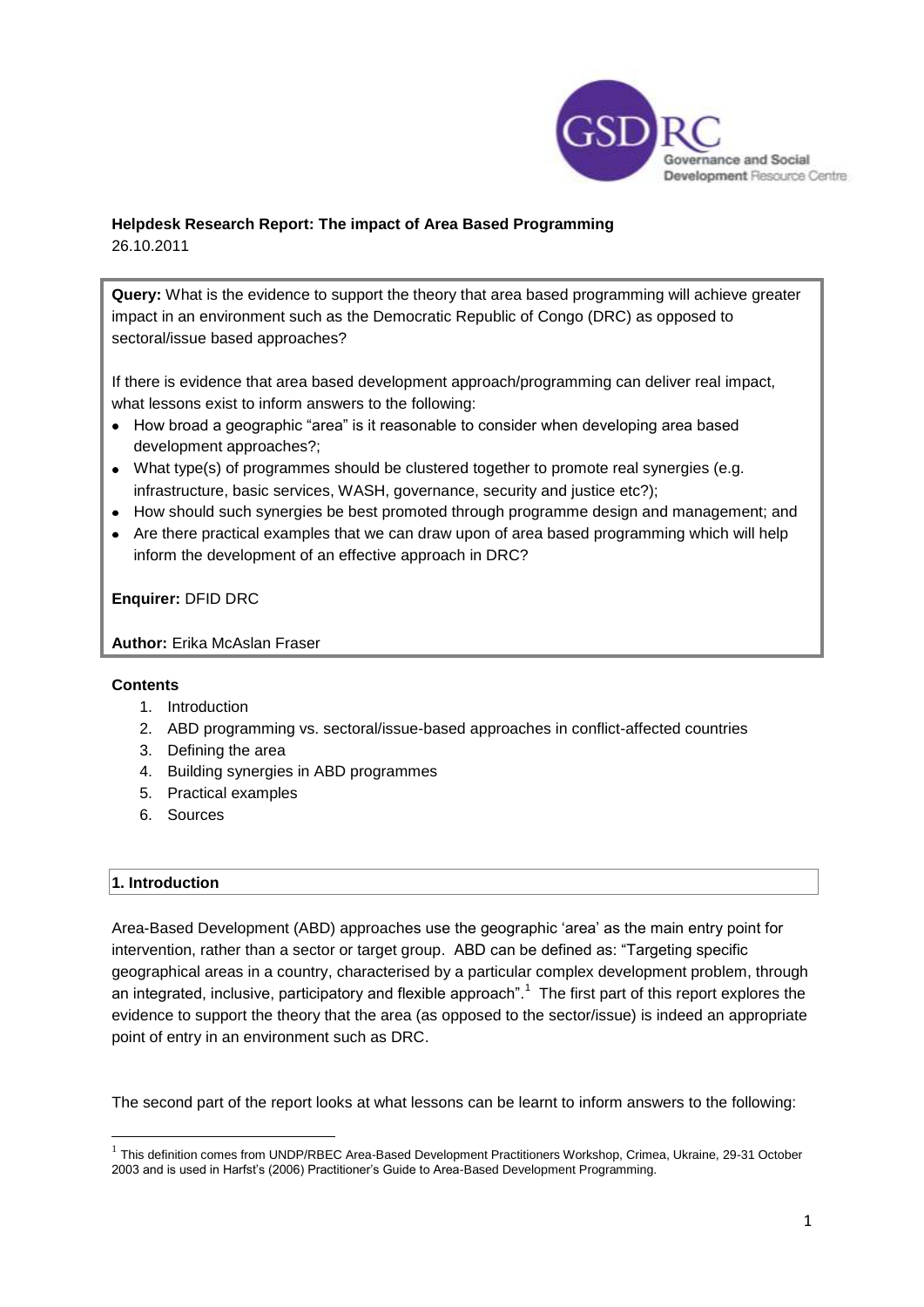- How broad a geographic "area" is it reasonable to consider when developing area based development approaches?;
- What type(s) of programmes should be clustered together to promote real synergies (e.g. infrastructure, basic services, WASH, governance, security and justice etc?); and
- How should such synergies be best promoted through programme design and management?  $\bullet$

The report concludes with practical examples of area based programming to help inform the development of an effective approach in DRC.

# **2. ABD programming vs. sectoral/issue-based approaches in conflict-affected countries**

What is the evidence to support the theory that area based programming will achieve greater impact in an environment such as DRC as opposed to sectoral/issue based approaches?

The idea of addressing development and conflict situations through targeted geographical action has been around for a long time, but area-based programming in its current guise started with the UNOPS-executed PRODERE (Development Programme for Displaced Persons, Refugees and Returnees in Central America) in 1989 in six Central American Countries, four of which had just emerged from violent civil war (see Section 5 for further details). Since PRODERE, ABD approaches have been actively applied across the world by UNDP, UNOPS and other organisations in support of crisis prevention and post-conflict recovery objectives (Harfst, 2006).

ABD approaches are recommended as appropriate in environments with problems that fall into the following four main categories:

- 1. Conflict-related: pre- or post-conflict situations affecting a specific area of a country that require preventive development actions, post-war reconstruction, peace-building and reconciliation, reintegration of returning refugees, IDPs, former combatants, etc.
- 2. Disaster-related: natural and/or man-made disasters that affect a specific area of a country, such as earthquakes, hurricanes, floods, drought, land erosion, nuclear disasters, etc.
- 3. Poverty-related: related to "spatial poverty traps" that have emerged as a result of geographical isolation, climate, terrain, demography, economic restructuring, etc.
- 4. Exclusion-related: related to groups/categories of people concentrated in a specific part of a country, such as regional ethnic minorities, that feel or are marginalised and excluded from participating in society (UNDP/RBEC, 2003).

Based on the categorisations above, it could be argued that DRC presents a suitable environment to apply area-based programming. Indeed, evaluations of ABD programmes implemented by international organizations suggest that they are often **very effective in responding to complex conflict characteristics on sub-national levels** across the world , although they are not without their limitations (Vrbensky, 2008; UNDP, 2007; UNDP, 2003).

It is perhaps not surprising that ABD has been most widely applied in conflict and disaster-affected countries, which demand comprehensive and complex programmes with a range of humanitarian, peacekeeping and development organisations, donors and local stakeholders, often working within a specific geographical area. As Harfst (2006) has observed, "the sheer complexities of the challenges called for comprehensive, integrated, multi-agency, multi-sector and multi-level responses and aboveall flexibility to adequately respond to sometimes rapidly changing conditions" (p.12).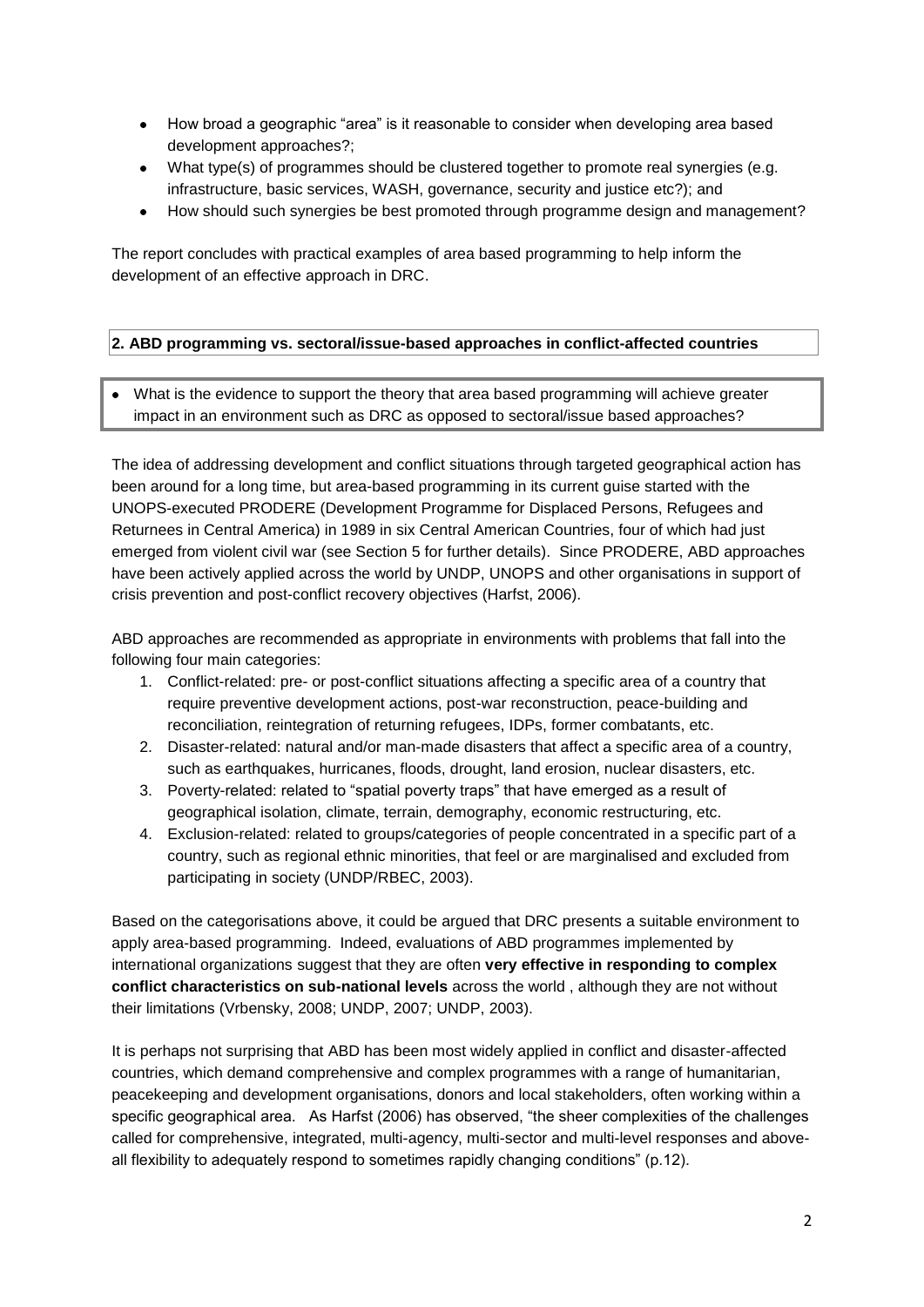Area-based programming is widely used in conflict-affected parts of Europe, the Middle East, South and Central Asia (e.g. the republics of the former Yugoslavia, Tajikistan, Uzbekistan, Kyrgyzstan, Ukraine, Iraq and Afghanistan). ABD has been less commonly used in Africa, and where it has been applied, the programmes tend not to be as comprehensive and ambitious. Examples of impact from ABD programmes are presented in Section 5.

The most comprehensive analysis of the effectiveness of ABD programmes in conflict/post-conflict settings has been conducted by Vrbensky (2008). The main strengths, benefits and limitations of this approach are shown in the table below.

| <b>Strengths and benefits</b>                                                                                                                                                                                                                                                                                                                                                                                                                                                                                                                                                                                                   | Limitations                                                                                                                                                                                                                                                                                                                                                                                                                                                                                                                                                                                          | Specific strengths in conflict/post-<br>conflict setting                                                                                                                                                                                                                                                                                                                                                                                                                                                                                                                                                          |
|---------------------------------------------------------------------------------------------------------------------------------------------------------------------------------------------------------------------------------------------------------------------------------------------------------------------------------------------------------------------------------------------------------------------------------------------------------------------------------------------------------------------------------------------------------------------------------------------------------------------------------|------------------------------------------------------------------------------------------------------------------------------------------------------------------------------------------------------------------------------------------------------------------------------------------------------------------------------------------------------------------------------------------------------------------------------------------------------------------------------------------------------------------------------------------------------------------------------------------------------|-------------------------------------------------------------------------------------------------------------------------------------------------------------------------------------------------------------------------------------------------------------------------------------------------------------------------------------------------------------------------------------------------------------------------------------------------------------------------------------------------------------------------------------------------------------------------------------------------------------------|
| Integrated approach - allowing for holistic<br>solutions and encouraging horizontal linkages<br>and cross-sectoral responses even if problems<br>are sector-specific as development and<br>conflict prevention requires addressing a<br>number of issues holistically to become<br>sustainable (aspect mentioned in 9)<br>questionnaires).<br>Platform for partnership and coordination -<br>high potential for better coordination in a<br>broader programmatic instead of a limited<br>project approach, promoting cross-sectoral<br>partnerships and division of labour (5).<br>Promoting regional cooperation - utilization | Missing macro picture - broader strategic<br>context not sufficiently taken into account.<br>weak understanding of macro situation and<br>policies (4).<br>Inability to respond to structural problems -<br>even in the case of a good understanding of<br>broader context, there is no or limited<br>influence on structural issues (e.g. related to<br>conflict, governance, poverty,<br>unemployment) (5).<br>Limited partnerships and lack of coordination<br>- insufficiently broad partnership or<br>inadequate coordination, where partners<br>have no sufficient capacity or mandate to deal | Local presence, ability to understand context<br>and area-specific conflict characteristics and<br>factors, ability to implement targeted<br>interventions mitigating the conflict (6).<br>Support to good governance, public pressure<br>on leaders and decision makers, concentration<br>on socio-economic issues often linked to<br>problems leading to conflict, development of<br>human capital, generating employment and<br>improving living conditions (6).<br>Non-discriminatory character in relation to<br>groups involved in conflict, concentration on<br>unifying rather than dividing factors (4). |
| of economies of scale, facilitation of inter-<br>municipal cooperation and trust building.<br>establishment of regional institutions and<br>investment in regional infrastructure (4).<br>Understanding of local context -                                                                                                                                                                                                                                                                                                                                                                                                      | with the problems, insufficient focus on or<br>inability to deal with economic development<br>(4).<br>Fragmentation - local approaches leading to<br>fragmented thinking and realization, partial                                                                                                                                                                                                                                                                                                                                                                                                    | High level of operational flexibility in<br>responding to the fast-changing conflict and<br>post-conflict environment, ability to ensure<br>proper participation, monitoring and<br>adjustment of action (3).                                                                                                                                                                                                                                                                                                                                                                                                     |
| understanding and taking into account<br>specificity of the local situation, high level of<br>insight and closeness to issues and<br>beneficiaries (7).                                                                                                                                                                                                                                                                                                                                                                                                                                                                         | solutions and duplications (6).<br>Lack of focus - dealing with a broad range of<br>issues superficially leading to a lack of<br>concentration on key problems and results                                                                                                                                                                                                                                                                                                                                                                                                                           | Working in the broader region not only in<br>conflict municipalities/areas promoting<br>integration, inclusiveness and cohabitation,<br>encouraging social cohesion, tolerance and                                                                                                                                                                                                                                                                                                                                                                                                                                |
| Involvement of local people - local<br>empowerment, building of human capital,<br>local people as agent of change (4).<br>Enhancement of local democracy -<br>promotion of integration, inclusiveness and<br>non-discrimination through the involvement<br>of the entire community rather than specific<br>group, promotion of participation and<br>transparency, avoiding stigmatization and<br>mentality issue, reduction of perception of<br>social inequality (9).                                                                                                                                                          | (3).<br>Visibility trap - concentration on the most<br>visible and easy-to-implement activities<br>instead of promoting systemic change (3).<br>Dependency - developing dependency on<br>external support, often lack of well planned<br>exit strategy, Government reliance on<br>external support leading to lack of<br>involvement and support, preferential<br>treatment for some areas (3).                                                                                                                                                                                                      | coexistence, bringing together different sides<br>$(3)$ .                                                                                                                                                                                                                                                                                                                                                                                                                                                                                                                                                         |
| Support to local governance - promoting<br>subsidiarity and decentralization,<br>capacitating local administration, supporting<br>institutional development and organizational<br>reform leading to increased effectiveness $(a)$ .                                                                                                                                                                                                                                                                                                                                                                                             | Capacity substitution - reducing urgency of<br>systemic change, substituting for inefficiency<br>of sectoral policies, insufficient institutional<br>capacity or budgetary support (3).<br>Donor-driven and short-term approach -                                                                                                                                                                                                                                                                                                                                                                    |                                                                                                                                                                                                                                                                                                                                                                                                                                                                                                                                                                                                                   |
| Manageability and flexibility - focus on<br>manageable size allowing for integrated,<br>comprehensive approach, keeping<br>programme relevant in changing context (5).<br>Improved monitoring and cost-efficiency -                                                                                                                                                                                                                                                                                                                                                                                                             | interventions often donor-driven with high<br>expectations and short timeline where<br>conflict context and special development<br>situation requiring longer time frame to<br>generate systemic change (5).                                                                                                                                                                                                                                                                                                                                                                                         |                                                                                                                                                                                                                                                                                                                                                                                                                                                                                                                                                                                                                   |
| better monitoring of results and reflection of<br>lessons learned, improved cost-efficiency<br>through coherent approach avoiding<br>duplications and addressing real needs (3).                                                                                                                                                                                                                                                                                                                                                                                                                                                |                                                                                                                                                                                                                                                                                                                                                                                                                                                                                                                                                                                                      |                                                                                                                                                                                                                                                                                                                                                                                                                                                                                                                                                                                                                   |

| Summary of ABDs strengths, limitations and special benefits in conflict/post-conflict settings <sup>2</sup> |
|-------------------------------------------------------------------------------------------------------------|
|-------------------------------------------------------------------------------------------------------------|

Source: Vrbenksy (2008, p.31)

 2 Survey responses shown in brackets – survey of 14 practitioners involved in the implementation of ABD programmes in Serbia, the Ukraine and Bosnia and Herzegovina.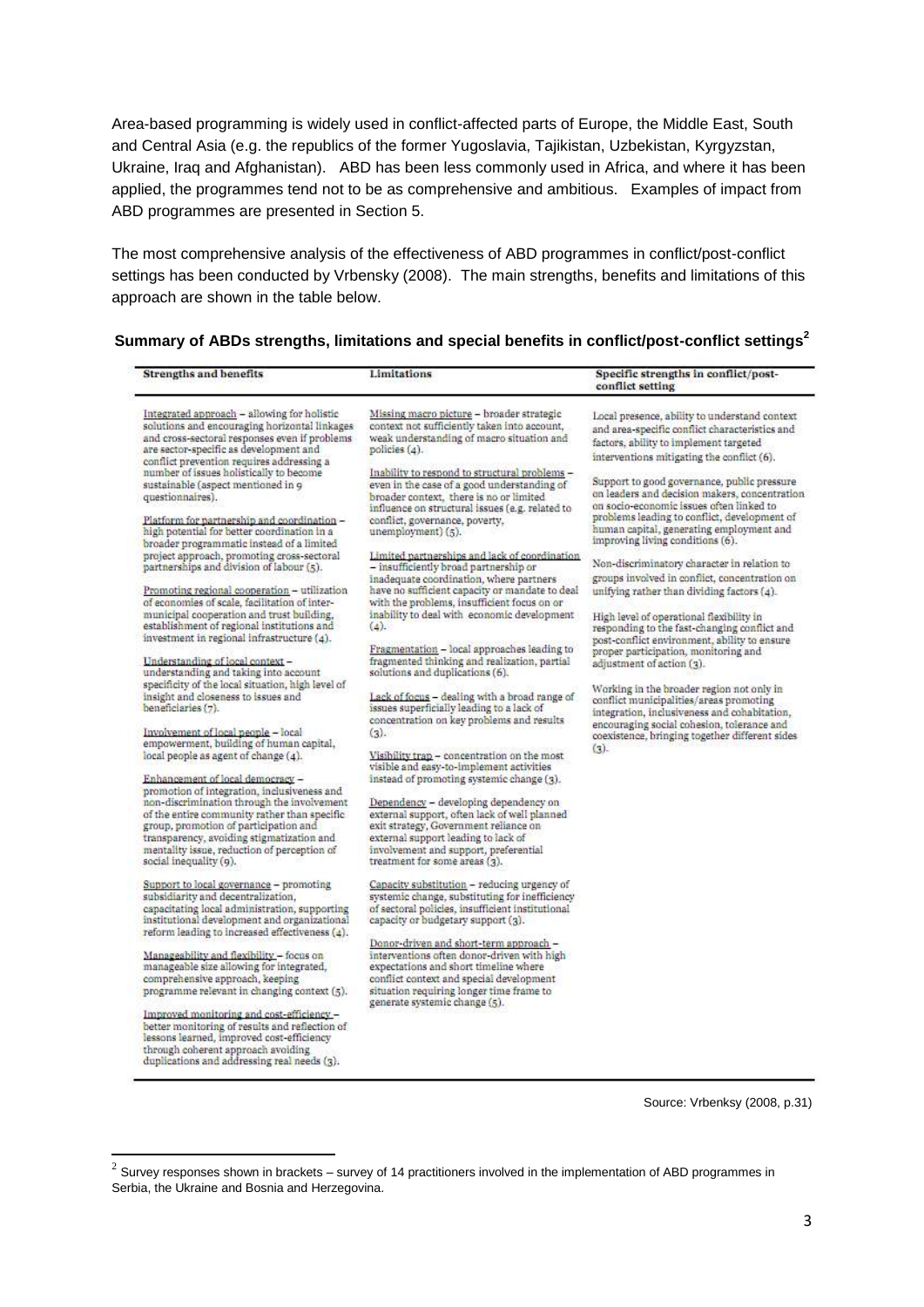**With regard to the application of sector wide approaches (SWAps) in post-conflict contexts, there is 'a notable paucity' of studies**, although there is recent evidence from DRC, Timor Leste, and Sierra Leone that health SWAps in fragile states are frequently challenged by the existence of diverse aid modalities, weak government leadership and capacity, and unpredictable donor policy and behaviour (Rothmann et. al, 2011). A relevant GSDRC query in 2007 on best practice and lessons learned in SWAps for DFID Afghanistan concluded that there are not yet examples of SWAps operating successfully in post-conflict environments.

It should also be noted that **no comparative studies of ABD vs. sectoral/issue based approaches** were found during this query. Although it is not possible to use rigorous analysis to conclude which approach would have the greatest impact in an environment such as DRC, from the evidence reviewed it is likely that ABD is a more appropriate approach than a sectoral/issue-based one.

#### **3. Defining the 'area'**

#### • How broad a geographic area is it reasonable to consider when developing ABD approaches?

ABD has been applied at several geographical scales, from individual villages or neighbourhoods in cities to one or more districts, municipalities, regions, provinces, or even a large part of a country (i.e. the North-East). Where possible, the intervention area should **correspond with existing administrative areas** to ensure long-term sustainability and involvement of authorities. The area may also cross borders if several neighbouring countries find themselves in a similar security or development situation.

The question of what constitutes a reasonable geographic "area" depends largely on the development situation and the area affected by that situation, be it conflict, disaster, poverty or exclusion-related. As Harfst (2006) has suggested, "applying an ABD approach is only appropriate **if the problem as defined can be realistically and effectively addressed at the** *level of the area*. Problems that can be solved at the national level, for example through legislation, should be addressed at that level" (p.9).

Although there is no clear-cut geographical limit to how broad an "area" should be, the question of **size vs. manageability** is an important one and was raised as a concern in a recent conference on 'Facilitating an Area-Based Development (ABD) approach in rural regions in the Western Balkans": "The larger the area, the higher the managerial costs and efforts, i.e. the more time needed to travel and access all municipalities and the higher the number of municipality representatives, the harder it becomes to gather people, engage them in active participation, and animate stakeholder meetings. Ultimately, this makes it rather difficult to guarantee a sense of common identity, history and tradition, elements that are indirectly important to ABD implementation" (European Commission, 2011, p.5).

**Considerations of social cohesion** are also critical when choosing how broad the geographic area should be. In their report on community security and social cohesion, the UNDP (2009) has observed that "targeting a larger, rather than a smaller, area may be less likely to fuel tensions with neighbouring communities. It can also provide a means of bringing separate geographic communities together and building positive relations between them" (p.35).

It is also important to analyse the **'economic space'** when defining the geographical boundaries of an 'area' and developing a suitable ABD strategy. In their guidelines for Local Economic Recovery (LER)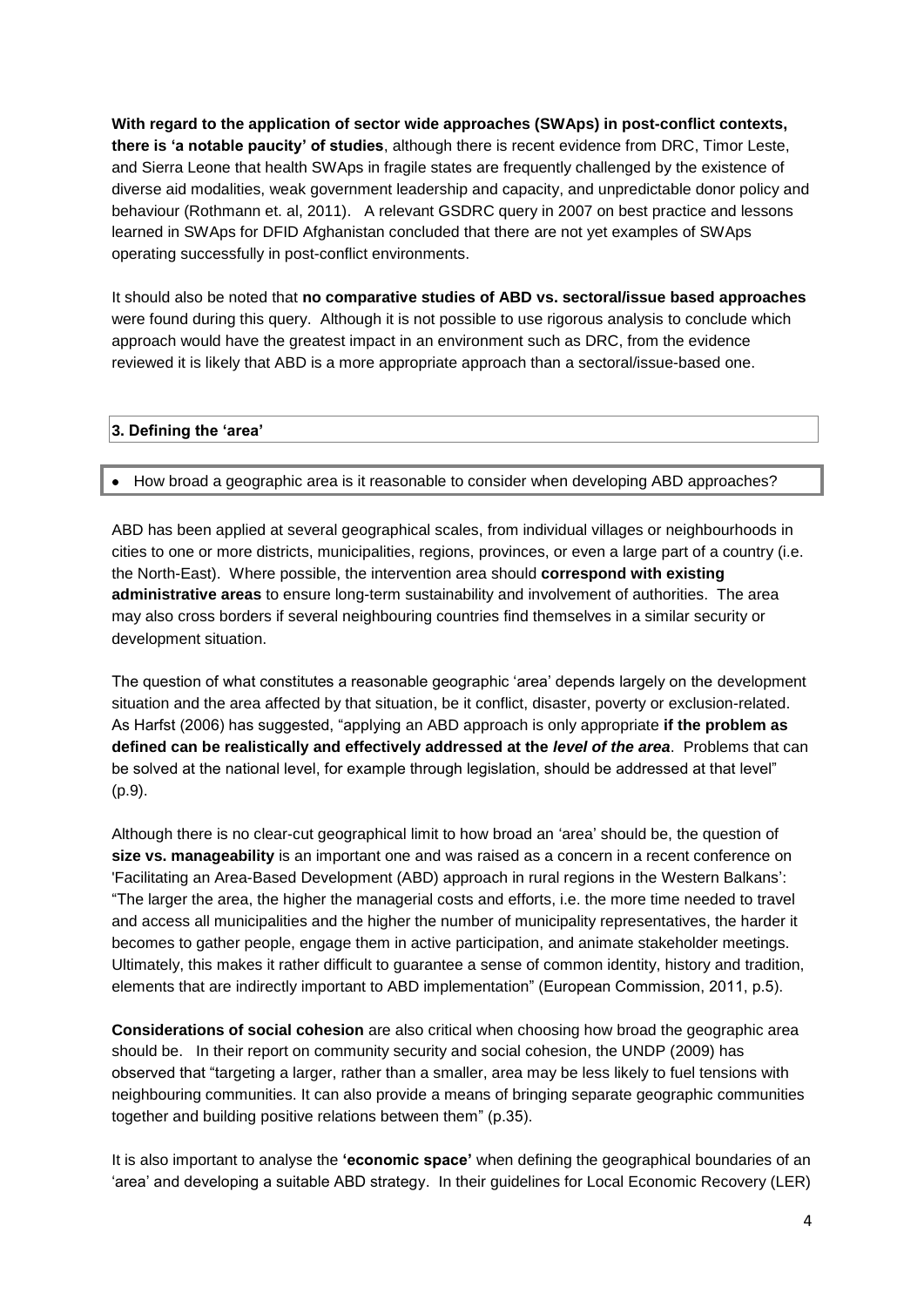in post-conflict countries, the ILO (2010) have observed that while conflict-affected areas tend to have geographically limited networks and be relatively inaccessible, it is important to explore how economic flows connect a specific 'area' to other, not necessarily adjacent, territories.

**Rural and urban economies** also face very different issues, requiring tailored ABD strategies. Amongst others, rural challenges include land scarcity, insecure tenure and landlessness, poor infrastructures and services, and significant gender-based disparities. Issues in urban areas include unemployment, urbanisation, and the challenges of increasing demand and pressure on urban infrastructure and services (ILO, 2010). Typically, ABD programmes have been implemented in rural areas, although there are examples of urban-based ABD approaches such as the Municipal Governance and Sustainable Development Programme in the Ukraine.

## **4. Building synergies in ABD programmes**

• What type(s) of programmes should be clustered together to promote real synergies (e.g. infrastructure, basic services, WASH, governance, security and justice etc?)

ABD approaches are "integrated" by nature with complex area-specific problems requiring an intersectoral or multi-sector approach (Harfst, 2006). Indeed, recent assessment of UNDP's local development projects in 22 European and CIS countries highlighted the importance of **an interlocking design** that addresses multiple development dimensions – economic productivity, participation and inclusion, energy management and environmental protection (Romanik, 2011).

Looking at recent examples of ABD programmes (see Section 5 for further details of programme components), the **main types of intervention** are:

- Economic recovery and diversification;  $\bullet$
- Conflict resolution;  $\bullet$
- Infrastructure;
- Basic services, such as education, healthcare, and WASH;  $\bullet$
- Agriculture and natural resources management;  $\bullet$
- Development of the energy sector (particularly rural renewable energy); and  $\bullet$
- Local governance mechanisms.

Several programmes also incorporate **cross-cutting issues** into their strategies, for example:

- Gender (e.g. Sida-Amhara Rural Development Programme (SARDP) in Ethiopia; Area  $\bullet$ Based Early Recovery (ABER) in Somalia; National Area-Based Development Programme (NABDP) in Afghanistan; and Batken Area-Based Development Programme in Kyrgyzstan);
- HIV/AIDS (e.g. SARDP, ABER);
- Environmental protection (e.g. NABDP); and
- Early warning (e.g. ABER).  $\bullet$

**Capacity building is a central objective** in all ABD programmes, with emphasis placed on developing capacity at all levels and throughout programmes. Participatory methodologies are often used so that local people can identify critical needs and priority interventions. Where local people have been involved in setting priorities and identifying where/how money should be invested, a considerable share of the budget is often spent on infrastructure development and the creation of job and income generation possibilities. For example, in Ethiopia, local communities decided to spend a large share of SARDP funds on opening up isolated areas by building bridges and roads.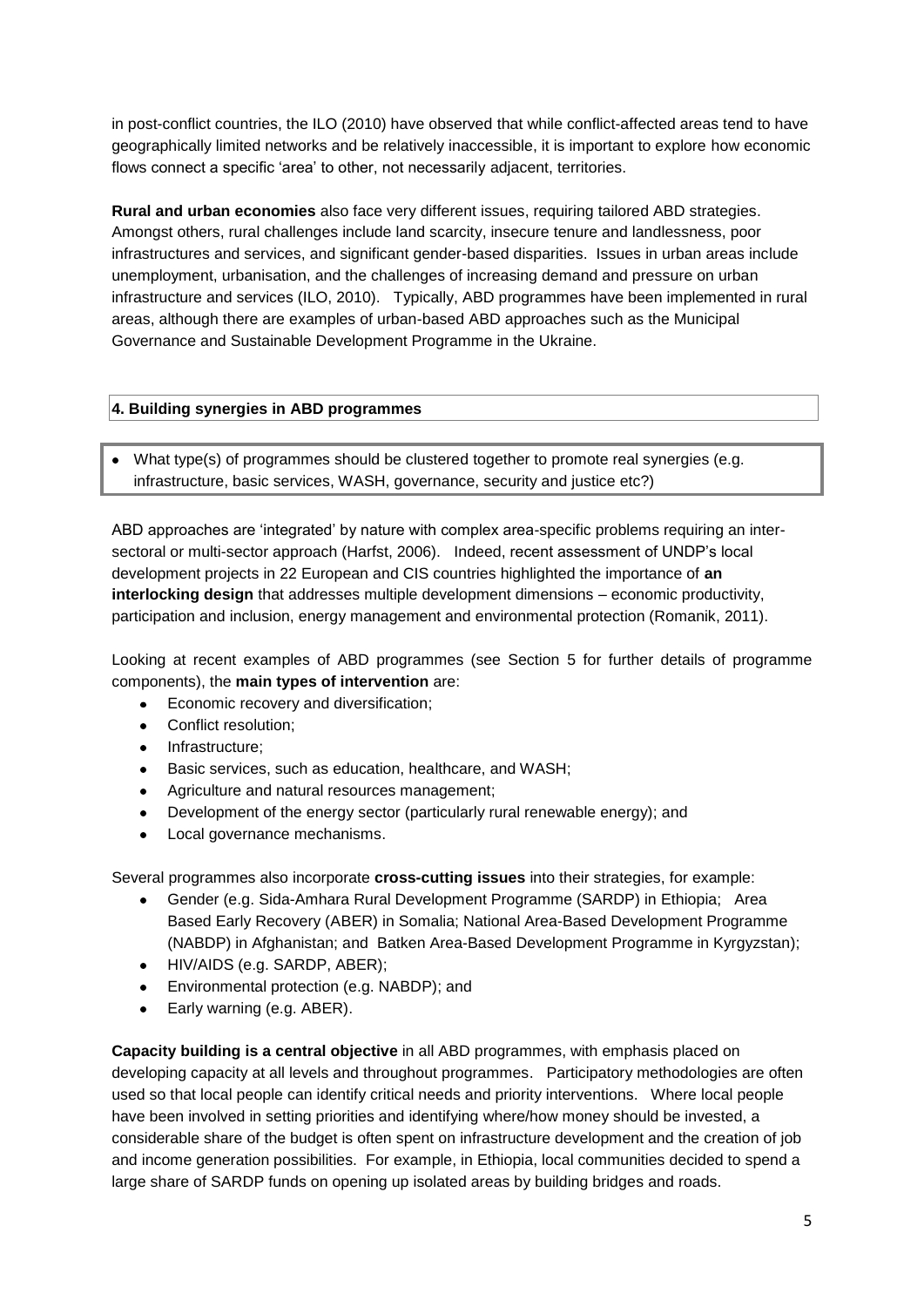However, the evidence is limited about which types of programmes should be clustered together to best promote synergies, and this query was unable to find any academic or policy analyses on which programmes have the greatest potential for cross-over or complementarity.

#### $\bullet$ How should such synergies be best promoted through programme design and management;

Vrbensky (2008) has argued that in order for ABD programmes to be effective in a conflict setting, they need to move towards a **broadened, integrated and multilevel approach**, incorporating multisector and multilevel interventions within a well-coordinated strategic and operational framework (see matrix below).



#### **Conflict characteristics matrix and current and proposed broader ABD approach**.

Source: Vrbensky (2008, p.36)

Given the complexity of developmental situations within conflict and post-conflict areas, it is important to **keep the programme design manageable and be realistic about the resources** (time, budget, human resources) available. Vrbenksy observes that not all interventions need to be included in the initiative itself, and some of the conflict factors can be addressed through **parallel, but wellcoordinated, activities**. This coherence should also avoid raising false expectations.

Effective and coherent programme design and management are critical when several stakeholders are involved, as in the case of the US\$30million Local Area Development Programme (LADP) in Iraq. The LADP operates in three regions of Iraq (Sulaymaniyah, Hillah and the Marshlands) and requires a high degree of coordination between multiple UN agencies. The table below shows LADP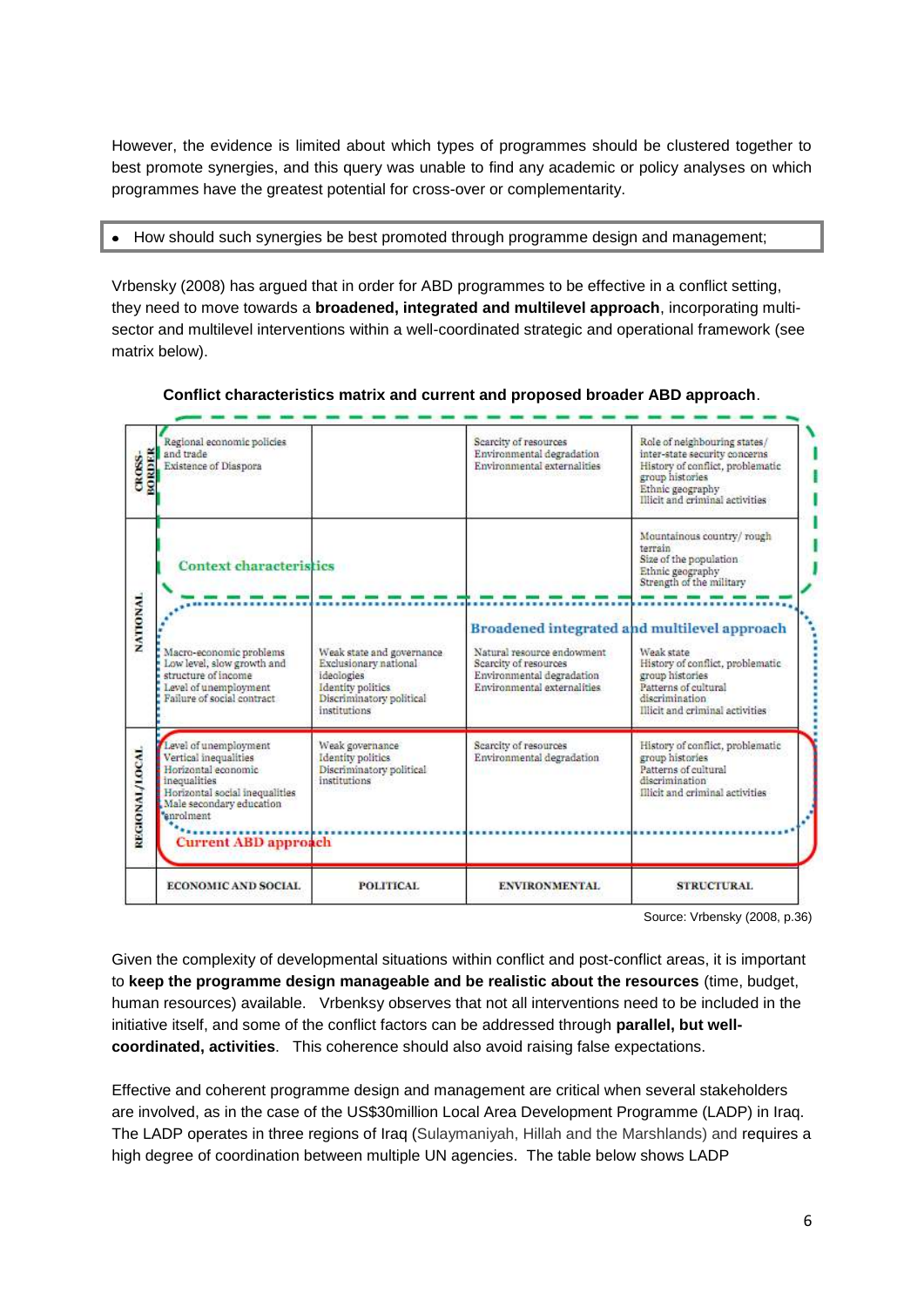programme implementation and how **lines of responsibility are clearly demarcated** between different agencies and different areas.

| <b>UNDP</b>         | • National level programme coordination and reporting                           |  |  |  |  |  |
|---------------------|---------------------------------------------------------------------------------|--|--|--|--|--|
| (Area coordinator   | • Support to the NSC & Liaison with central and local governments               |  |  |  |  |  |
| role in southern    | • Improvement of intergovernmental coordination and communication               |  |  |  |  |  |
| area)               | mechanisms                                                                      |  |  |  |  |  |
|                     | . MIS and database development and maintenance in all three areas               |  |  |  |  |  |
|                     | • 4 sectors: water & sanitation; electricity supply; agriculture; culture and   |  |  |  |  |  |
|                     | traditions                                                                      |  |  |  |  |  |
| <b>ILO/ UNOPS</b>   | • Lead agency for improvement of the financial and regulatory environment for   |  |  |  |  |  |
| (Area coordinator   | small and medium business development and for support to the creation and       |  |  |  |  |  |
| role in the         | development of micro and small businesses                                       |  |  |  |  |  |
| northern area)      | • Local economic development component of LADPs                                 |  |  |  |  |  |
|                     | • Strengthening financial service providers                                     |  |  |  |  |  |
|                     | · Small business advisory services                                              |  |  |  |  |  |
| <b>UN-HABITAT</b>   | • Housing, community facilities and schools component of LADPs                  |  |  |  |  |  |
| (Area coordinator   | • Construction training to housing contractors and unemployed youth             |  |  |  |  |  |
| role in the central | • Rehabilitation of housing and community facilities                            |  |  |  |  |  |
| area)               | • Rehabilitation of schools                                                     |  |  |  |  |  |
| <b>UNIFEM</b>       | • Gender assessments & addressing gender issues as part of LADP process         |  |  |  |  |  |
|                     | • Incorporating gender mainstreaming considerations into all programme          |  |  |  |  |  |
|                     | activities                                                                      |  |  |  |  |  |
|                     | • Training and community awareness on gender mainstreaming                      |  |  |  |  |  |
|                     | • Implementation of gender awareness campaigns                                  |  |  |  |  |  |
| <b>WHO</b>          | • Health needs assessment and Health facilities survey as part of LADP process. |  |  |  |  |  |
|                     | • Completion of health development plan                                         |  |  |  |  |  |
|                     | • Training for local health authorities                                         |  |  |  |  |  |
|                     | • Implementation of health awareness campaigns                                  |  |  |  |  |  |
|                     | . Improvements to priority community health services and facilities             |  |  |  |  |  |
|                     | • Technical assistance in the area of water and sanitation, and school health   |  |  |  |  |  |
| <b>UNESCO</b>       | • Lead agency for skills enhancement                                            |  |  |  |  |  |
|                     | • Vocational and educational training needs assessments                         |  |  |  |  |  |
|                     | • Vocational, technical, apprenticeship and life skills training                |  |  |  |  |  |
|                     | • Strengthening capacities of vocational training providers                     |  |  |  |  |  |

|  |  | Iraq: Local Area Development Programme (LADP) - Area Lead Agencies |  |  |
|--|--|--------------------------------------------------------------------|--|--|
|  |  |                                                                    |  |  |

Source: Al-Kadhimi (2010)

Collaboration between different agencies and organisations within one programme has several benefits. Firstly, it allows for more **diverse technical expertise within the programme**. Secondly, it can **save on operation/staffing costs**, **avoid duplications, as well as sharing evaluation, auditing, and capacity development**. However, even with clearly defined roles, it has taken time to build synergies within the Iraq LADP. One of the challenges of the programme has been overcoming the temptation for each agency to work independently at its own pace, and the establishment of coordination mechanisms and actual sharing of an agreed common programmatic approach and vision took some time (Al-Kadhami, 2010). Indeed, a recurring learning point from evaluations of different ABD programmes is the **need to develop, implement, and support institutional mechanisms for more effective information flows and coordination** between the many different actors and sectors.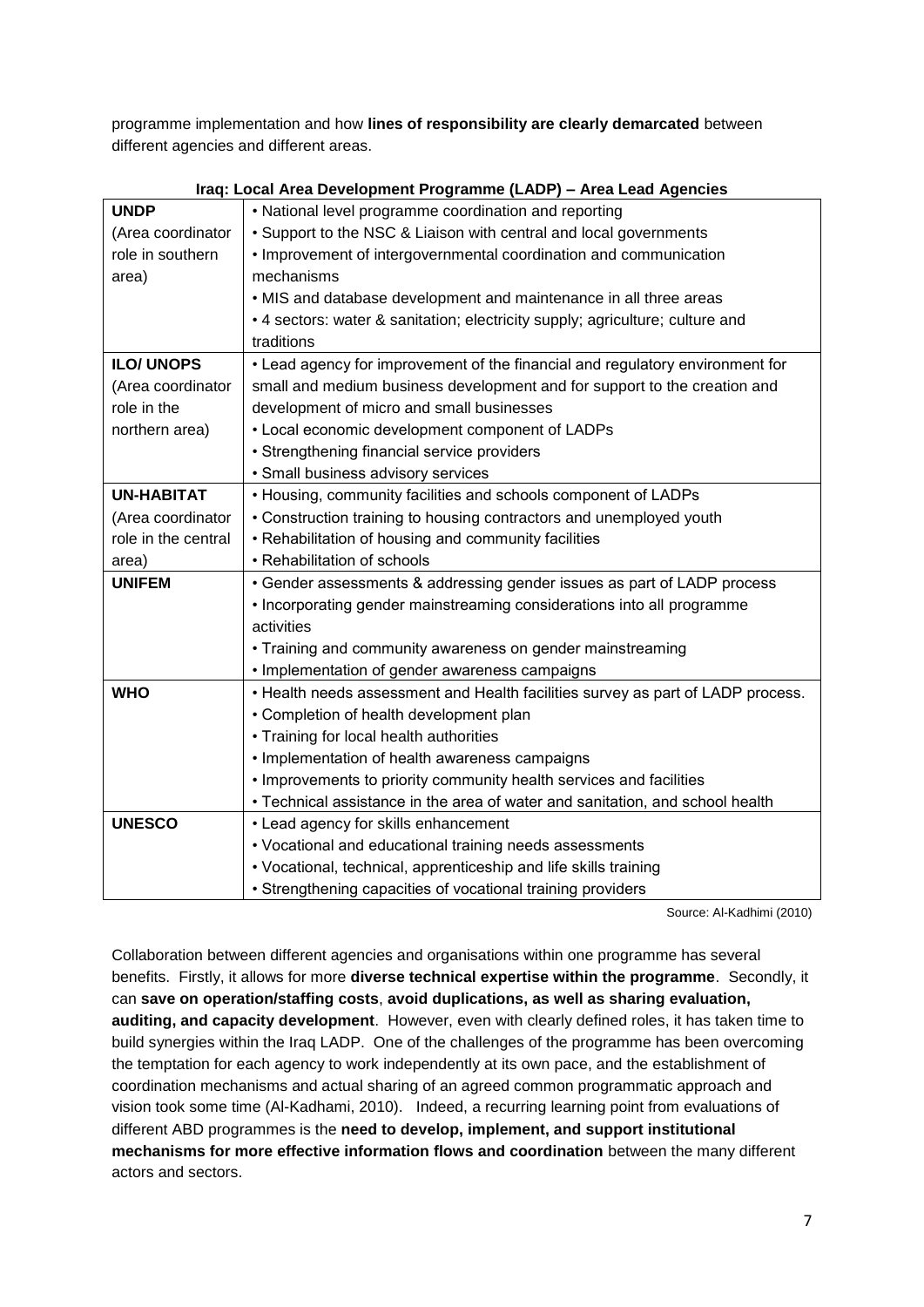Another lesson learned for building synergies is the **alignment of ABDs with national development policies and strategies**. For example, the Afghanistan NABDP is well aligned with several GoA documents, such as the Afghanistan National Development Strategy (ANDS) which puts emphasis on laying foundations for economic and social development particularly in context of agriculture and rural development in Afghanistan. NABDP is also **implemented in coordination with other national programmes**, such as the National Solidarity Programme (NSP), Afghanistan Rural Enterprise Development Programme (AREDP), National Rural Access Programme (NRAP), Water and Sanitation Programme (WATSEP) and SAISEM/UNDP. As well as being implemented through the Ministry of Rural Rehabilitation and Development (MRRD), the NABDP also actively **collaborates with other related ministries**, such as the Ministry of Agriculture, Irrigation and Livestock (MAIL), and the Ministry of Energy and Water (MoEW). A strong partnership is also being built with the Afghanistan Institute for Rural Development (UNDP Afghanistan, 2010). Likewise, one of the achievements of the Iraq LADP is improved communication and coordination mechanisms between central government and local authorities in the three target areas (PWC, 2011).

At a local level, synergy can be enhanced by placing emphasis on **building local capacity and encouraging participation**. For example, a key component of the ELS/ABD Programme in Uzbekistan is the participation of local communities, particularly in terms of efforts to improve access to, and quality of, basic services. Local people develop Community Development Plans and are involved in administering community-level micro grants. The programme attempts to build capacity for analysis and strategic thinking, so that communities not only prepare for individual infrastructure projects, but are **able to identify synergies themselves** and influence other local service-delivery and income generation initiatives. Communities are also encouraged to work together to establish clear management arrangements for the upkeep and expansion of their renewed infrastructure at the wider district level. For example, in one District, where five Mahallas (local self-government authorities) are cooperating in installing 5km of gas pipeline, a committee with representation from each Mahalla ensures that on a routine basis groups of 'pipeline monitors' check the whole length of the pipe to check for any leaks, problems or illegal attempts to connect to the pipe.

Several ABD programmes have found it useful to **fast-track 'smart investments'**. For example, Kyrgyzstan"s Area-Based Development in Batken Province placed emphasis on strategic small infrastructure projects that could be rapidly implemented but aligned with medium and longer-term priorities. Similarly, Iraq"s LADP uses a fast-track concept to address immediate local needs, as shown in the box below.

**Fast-Track Methodology -** Iraq"s LADP criteria for Fast-Track Projects include:

- Identified local priorities;  $\bullet$
- Generated short and long-term employment;  $\bullet$
- Economically and/or socially productive investment and added value to existing or planned public  $\bullet$ investments;
- Positive impact on marginalized and vulnerable groups;  $\bullet$
- Validation by community as a service desired;  $\bullet$
- High visibility and quick impact, but with long-term view on sustainability and aligned with MDGs;  $\bullet$
- Were within the sectors of health, education, WASH, agriculture and livestock, electricity;  $\bullet$
- That included the cross-cutting issues of gender and environment;  $\bullet$
- Targeted one or all of the following: poor Marshland communities, women and/or youth

(Source: Sida, 2011, p.13).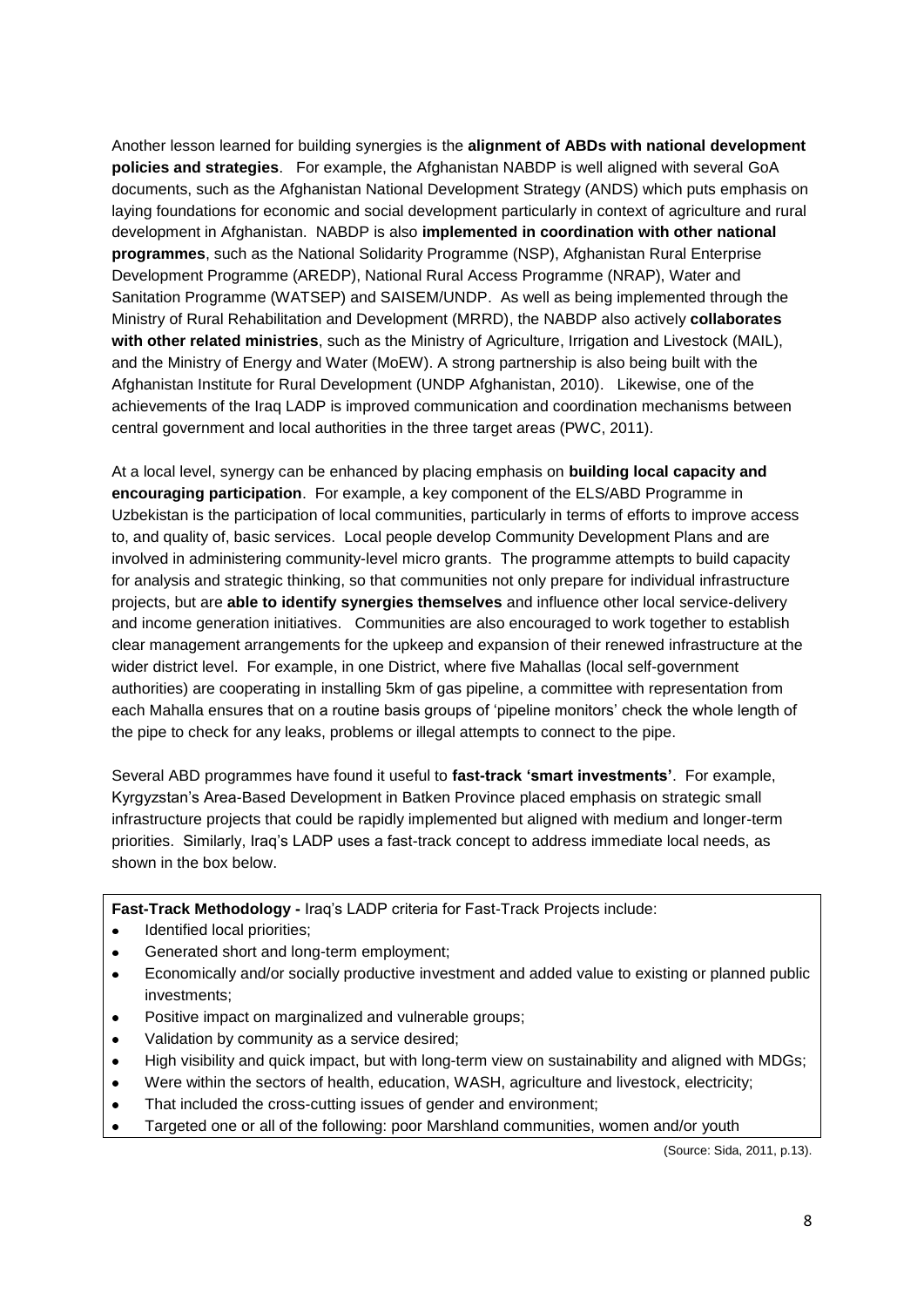Another key lesson learned from evaluations of ABD programmes is the need for a **central node that serves as an information and communication hub** between the different target areas. For example, the Cserehat programme (in one of north-east Hungary"s poorest regions) established a social resource centre which conveys best practices across the region, brings in helpful partners, and enables people and organisations within and outside the region to communicate with each other (Marczis, 2011).

## **5. Practical examples**

## Area Based Early Recovery (ABER), South Central Somalia

This pilot ABD early recovery project focuses on two selected regions in Somalia – Middle-Shabelle and Bay – which are affected by several mutually reinforcing factors: seasonal flooding, droughts, disasters, resource and clan-based conflicts, the impact of large numbers of internally displaced persons and dependency on humanitarian assistance. The project aims to build communities" coping mechanisms, increase households" livelihood assets and opportunities available, and ensure policies and structures are in place for livelihood development and disaster management.

Started in 2008, this UNDP-funded project uses an integrated approach with three key elements:

- Income-generating opportunities through training and vocations development;
- Employment generation and micro-grants; and
- Community management of natural resources.

The UNDP Somalia Evaluation Office (2010) reported that during the first year of operations, "some 4,400 persons in 50 communities benefited from activities that included training in various agricultural, livestock management and small business skills as well as hygiene, sanitation, participatory approaches, leadership, conflict management, early warning, drought management, HIV/AIDS, and gender. A micro-grant programme helped 156 families and 134 women-headed households in getting stable income. In parallel, 220,000 workdays were generated through one-time employment for the rehabilitation of infrastructure" (p.34). It is also reported that the success rate for the microfinance grants is high – at about 90 percent.

#### PRODERE Area Development and Peacebuilding in Central America

The PRODERE development programme was a local-level, multi-disciplinary, multi-agency UN programme for displaced persons, refugees and returnees, implemented between 1990 and 1995 in Central America. It consisted of six national projects in Belize, Costa Rica, El Salvador, Guatemala, Honduras and Nicaragua, and three regional sub-programmes. The programme benefited approximately 510,000 persons directly in an area totalling 480,000 km, involving 93 municipalities and 2,200 local communities. The cost per direct beneficiary was calculated as US\$46 per year. It generated additional parallel funding of approximately US\$40.5 million (UNDP, 2008).

From the outset, PRODERE adopted a local development strategy based on a decentralized, integrated and bottom-up approach to development in limited geographical areas. However, the approach developed from one of primarily humanitarian assistance and restricted operations in 1990 to a full-scale development programme by 1994, operating at the departmental (supra-municipal) level.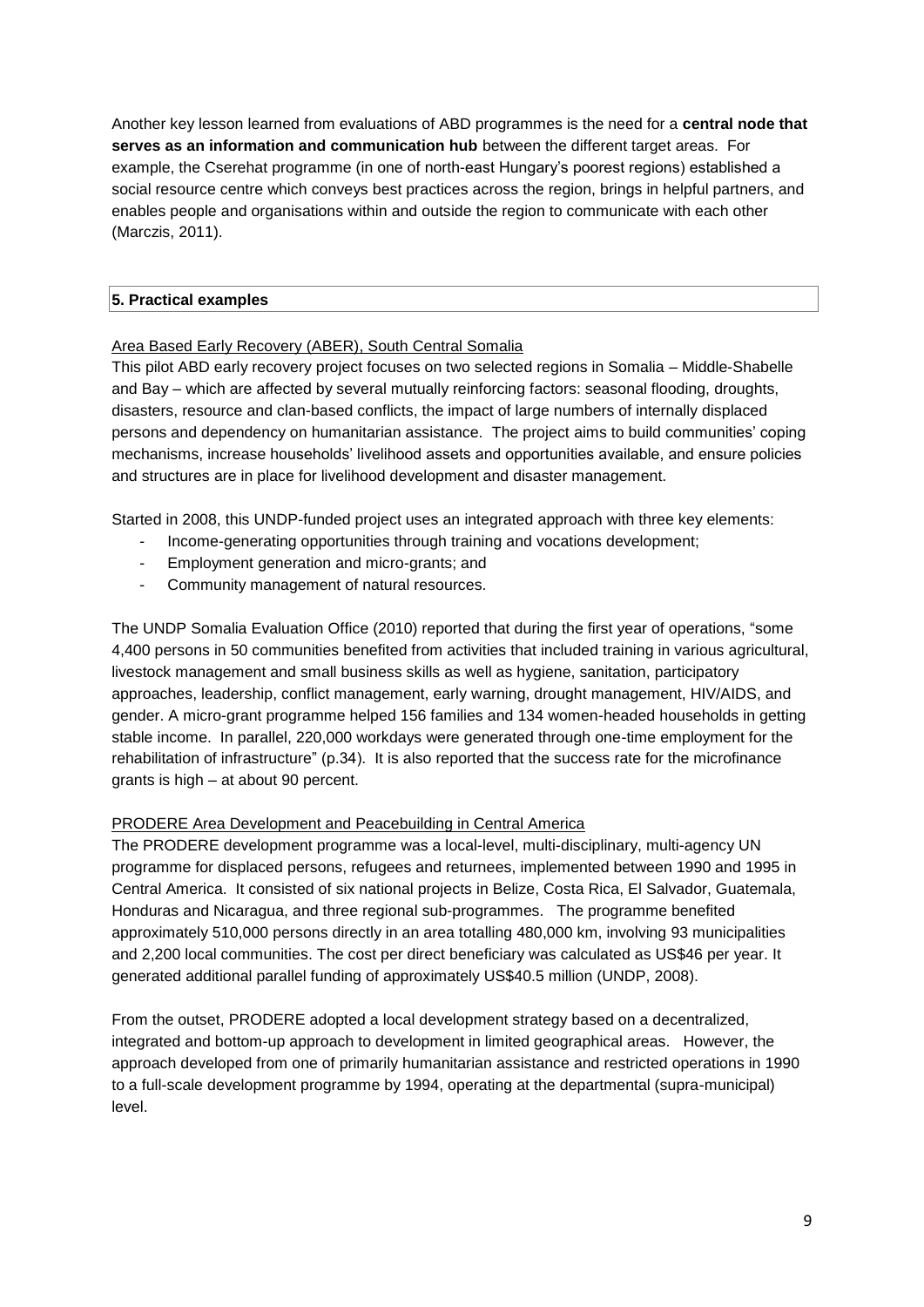PRODERE"s strategy was as follows:

- 1. **Promoting Human Rights** providing individuals with proper documentation in securing property titles; promoting the organization of local branches of human-rights offices; facilitating the local administration of Justice and raising public awareness.
- 2. **Building consensus around development issues** by restoring basic services and infrastructure, focusing on basic food production, and ensuring effective participation of local stakeholders across political lines.
- 3. **Facilitating the reintegration of returnees** by giving financial and technical assistance for returnees so that they could cultivate maize and beans and recuperate abandoned coffee plantations.
- 4. **Restoring basic services** in such areas as health, education and housing.
- 5. **Reactivating the local economy** by: repairing access roads to production; linking the local economy to the national and global economies; establishing a dialogue with the relevant institutions at the national and international levels and informing them about local level initiatives; and providing credit and loans to individuals who otherwise would not be able to access the credit.

By 1995, PRODERE had achieved the following:

- The resolution of more than 75,000 legal issues including personal documentation, land ownership and permits for residence and work under its rights protection activities.
- Creation of 815 civil society organizations, including development committees, associations and cooperatives.
- Production, employment and income-generating projects benefited more than 37,000 persons through technical assistance and skills training, and more than 28,000 producers received credit totalling in excess of US\$11 million for microenterprises and agricultural development. Local development agencies (LEDAs) were established in which organizations of small and medium producers participated.
- More than 340 schools were built or rehabilitated, 4,700 educators trained, 53,000 people received adult education and school curricula were developed.
- A total of 105 healthcare centres were built or rehabilitated and more than 9,000 community health workers were trained.

Key factors in PRODERE"s success include: its support for local institutions; its strategic planning; its establishment of local systems of production and employment, health, education and environmental management; its protection of human rights and justice; its good linkages to national sectoral policies; its support to government investment and disbursement; its operation of social investment funds; and the triggering of complementary efforts by other donors (UNDP, 2008).

The programme also highlighted the importance of building sustainability for area-based programming. Factors contributing to sustainability include:

- Importance of ensuring social acceptance and sustainability by conducting needs assessments with the local population, working with policymakers at central government level and raising public awareness of the programme.
- Local capacity building contributed to the programme's independence, sustainability and acceptance by the local community – to this end, most LEDAs set up technical committees to advise and guide staff
- Financial sustainability was a fundamental objective and the PRODERE experience has shown that a period of at least 2-3 years external support is necessary to guarantee a minimum of services and work towards full financial sustainability. The administrative income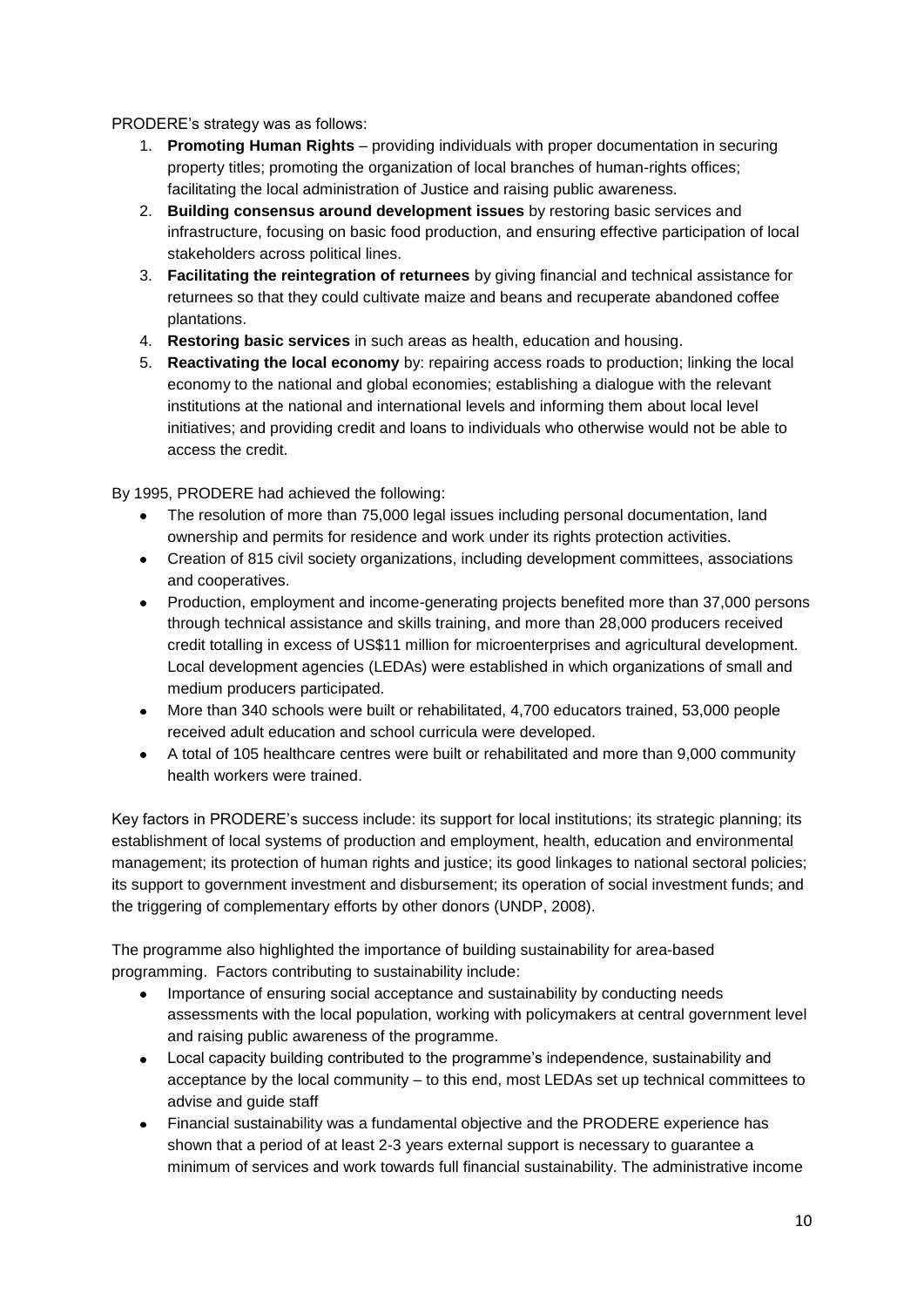derived from the LEDA's involvement in credit operations is usually sufficient to finance a number of basic services. LEDAs can generate additional income by charging membership fees, becoming executing agency for international and national technical cooperation projects, charging for services (incl. training) provided and mobilizing external resources. (Lazarte, 1999)

# ELS/ABD programme, Uzbekistan

The Enhanced Living Standards (ELS) and Area-Based Development (ABD) programmes aim to raise living standards in three target areas: the Fergana Valley, Karakalpakstan, and Karshi regions of Uzbekistan. Although the ELS project is funded by the EU and the ABD by UNDP, they are implemented as a combined programme and often referred to as "ELS/ABD". There are three key elements to the programme:

- 1. **Training for local officials** on such topics as local development planning, the monitoring and evaluation of local development projects, and the local application of the Millennium Development Goals.
- 2. **Increasing local community participation in the design and construction of local infrastructure projects**, particularly as concerns energy, water and sanitation, and health and education facilities).
- 3. **Delivering agricultural cooperative and extension services**, such as demonstrating the advantages of agricultural cooperatives (e.g., buying in bulk, sharing farm machinery) or the use of energy- and water-saving technologies (Ahmedov, 2011).

One of the central components is the **'process' oriented methodology** which engages traditional social institutions within rural communities (some of which are formal structures like the Mahalla, and others informal, such as the aksakals<sup>3</sup>), while also building up new capacities within the communities and local administrations (UNDP Uzbekistan, 2010).

# Local Area Development Programme (LADP), Iraq

This ABD programme is a joint initiative of seven UN agencies (ILO, UNOPS, UNHABITAT, UNDP, UNESCO, WHO and UNIFEM) in three target areas in Iraq: the Governorates of Sulaymaniyah, Hillah and the Marshlands. The programme has three interlinked aims:

- (1) **Local development planning:** Strengthen the abilities of local authorities to prepare and implement human rights based, gender sensitive, strategic development plans at the subgovernorate level;
- (2) **Local economic recovery and development**: Stimulate economic recovery by improving the business environment, entrepreneurial and vocational skills, and providing quick--impact assistance to entrepreneurs; and
- (3) **Enhancing access to essential services** by improving social and physical infrastructures and the service delivery capacities of local authorities. Essential services include: water and sanitation, schools, health care centres, housing, electricity, cultural sites, agriculture and trade (Hoyle, 2011).

The full governance structure for the LADP is shown in the diagram below. National Steering Committees (NSCs) provide strategic advice on programme design and implementation, support the Local Steering Committees (LSCs), and facilitate the involvement of ministries in preparing and

<sup>1</sup>  $3$  Mahalla is a traditionally geographically defined community, which today forms the lowest level of public administration in Uzbekistan, and "aksakal" refers to community elders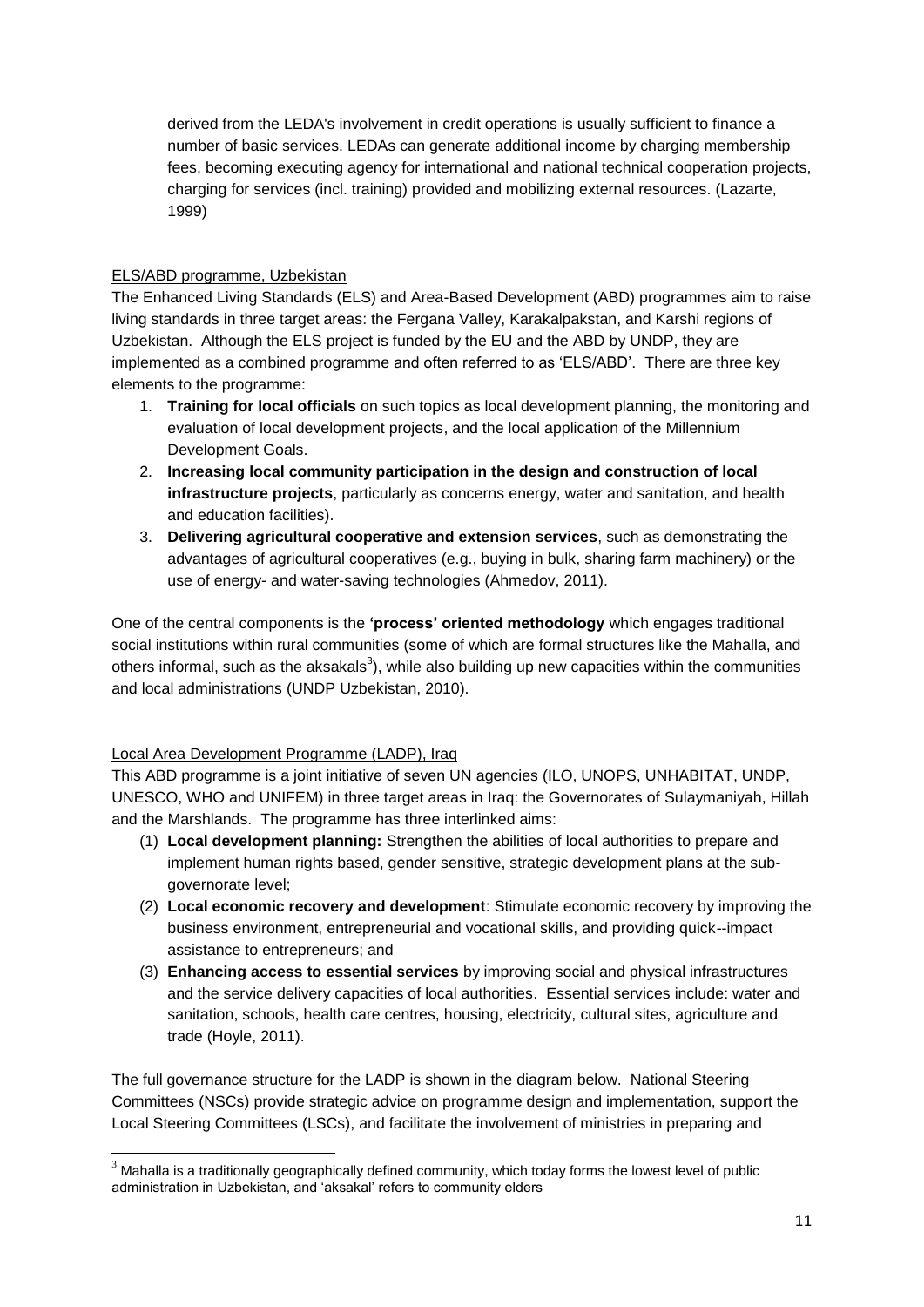implementing local area development plans. The LSCs are responsible for preparing local area development plans, identifying "fast-track" projects, encouraging partnerships with governorate, local government officials and other stakeholders, and monitoring implementation of programme activities.



#### **LADP Governance Structure**

Source: LADP (2009)

An independent external joint evaluation in 2010 found that in terms of development results, the LADP has mostly achieved its programming aims: "Collectively these results have been considerable given the relative short time frame of the programme especially when one takes into account the slow start of the LADP, implementing the programme through seven agencies, and the diverse implementing contexts that the programme operated in across Iraq" (Pallen et al, 2010, p.8). Examples of LADP impacts<sup>4</sup> include:

- 132 fast-tracked projects, including water and sanitation projects, electricity and health  $\bullet$ facilities, generating 135,000 person days of employment.
- Technical training on business-development practices was given to 2,685 beneficiaries,  $\bullet$ including 156 female-owned businesses.
- 3,400 enterprises were supported and 463 businesses were created  $\bullet$
- 28 water and sanitation projects implemented and services improved in three areas;  $\bullet$
- 16 school and youth centre facilities rehabilitated;  $\bullet$
- 6 health centres fully built or rehabilitated;

**.** 

- 25 capacity building programmes conducted for healthcare workers, teachers and community  $\bullet$ members;
- 35 community electrical facilities implemented and services improved in the three areas; and
- 14 projects implemented that aim to restore and construct buildings on sites reflecting culture and tradition

 $^4$  LADP project impact is based on the latest figures available, taken from LADP 2009 UNDG ITF Annual Report.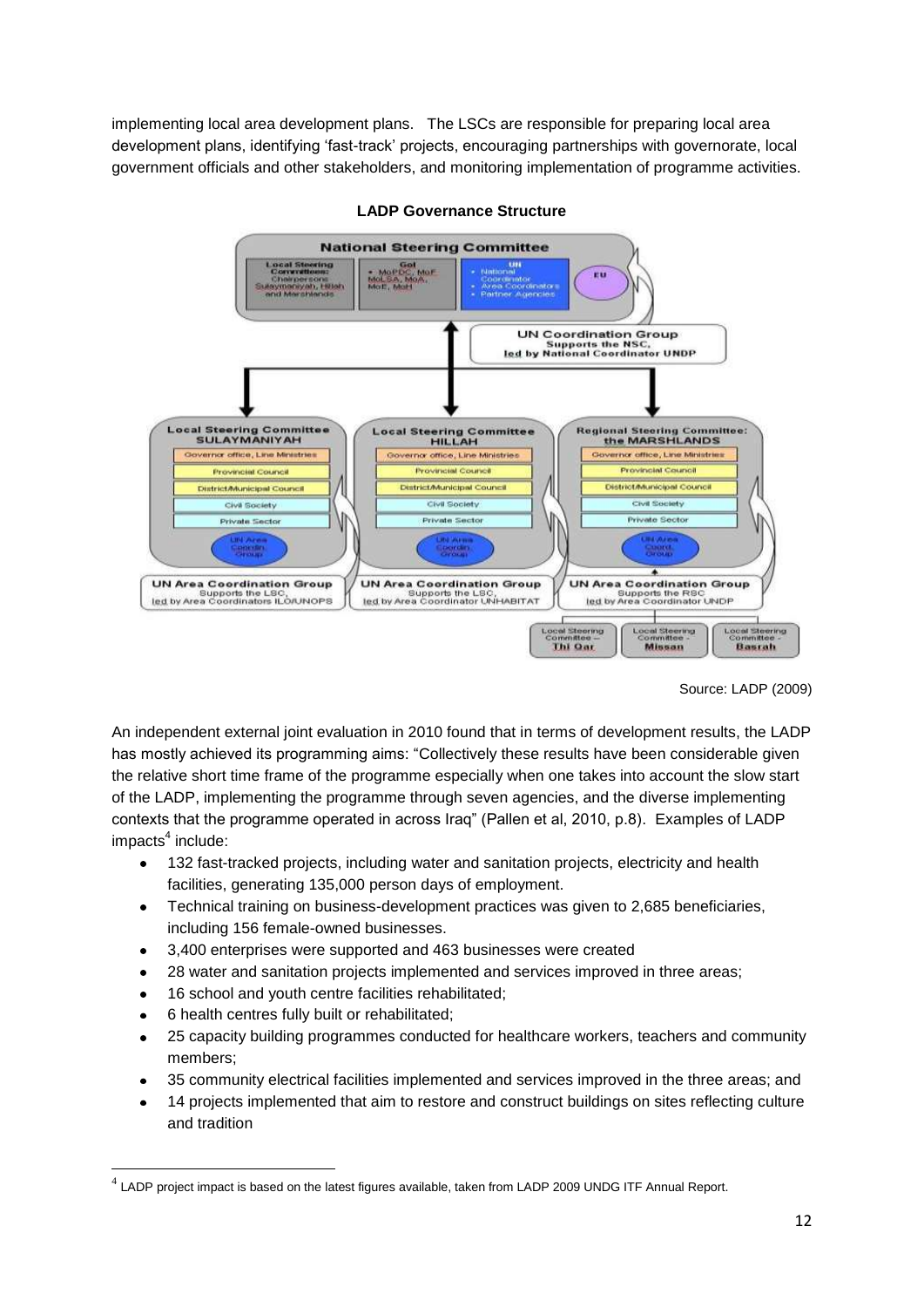# Sida-Amhara Rural Development Programme (SARDP), Ethiopia

Operating from 1997 to 2010, SARDP was a long-running ABD programme which aimed to improve food security and reduce rural poverty in the Amhara Region of Ethiopia. The SARDP had several components:

- $\bullet$ **Support for land tenure security** – introducing a land administration system, and providing landholders with certificates to their land to encourage them to invest in it
- $\bullet$ **Improving agricultural productivity and natural resources management** – introducing new crops, livestock breeds, farming techniques and small scale irrigation together with innovative approaches.
- **Economic diversification** supporting the development of non-farm enterprises and  $\bullet$ creating new sources of income for local people.
- **Developing infrastructure and social services**, such as roads, bridges, drinking water  $\bullet$ supply schemes, irrigation systems, schools, health posts and centres.
- **Promoting gender equality and mainstreaming HIV/AIDS** into programme activities  $\bullet$
- $\bullet$ **Decentralization and capacity building** – enabling local governments and communities to make decisions that concern them, and ensuring that government staff and local people have the skills and resources they need to promote development (SARDP, 2010).

Some of SARDP"s achievements include: nearly 900,000 landholders received primary certificates for their land; 4.9 million parcels were demarcated and registered; more than 200 irrigation schemes of various types were completed, and over 100 savings and credit cooperatives were established. Nearly 1,300 km of roads were built, nearly 300 health facilities were built or upgraded, and over 1,000 water supply systems of various types constructed (SARDP, 2010).

# Decentralisation, Local Governance and Rural Development, UNDP Assistance in Ukraine Three ABD programmes have been implemented in Ukraine:

- The Chernobyl Recovery and Development Programme (CRDP) which aims to mitigate the long-term consequences of the Chernobyl disaster and identify positive development outcomes;
- The Municipal Sustainable Development Programme providing sustainable development in urban Ukraine; and
- The Crimea Integration and Development Programme (CIDP) UNDP"s flagship conflict prevention programme.

All three programmes use an ABD approach to provide training and seed capital to implement plans and community projects under partnership agreements. A 2007 evaluation found that the three programmes supported the implementation of 350 projects in health, heating, education, buildings, water and other social sectors, with cost sharing locally of approximately 60% (Singh and Girard, 2007).

While the programmes were judged to be 'islands of success', the Ukraine evaluation questioned whether they could be scaled-up (both geographically and quantitatively). It concluded that there was a **need for a programmatic approach and a central node** to coordinate the different ABD programmes. The report recommended that the three existing programmes were transformed into one operational function - a new umbrella instrument called the Local Development Programme (LDP) which would provide knowledge-based policy advice at the central level (Singh and Gerard, 2007).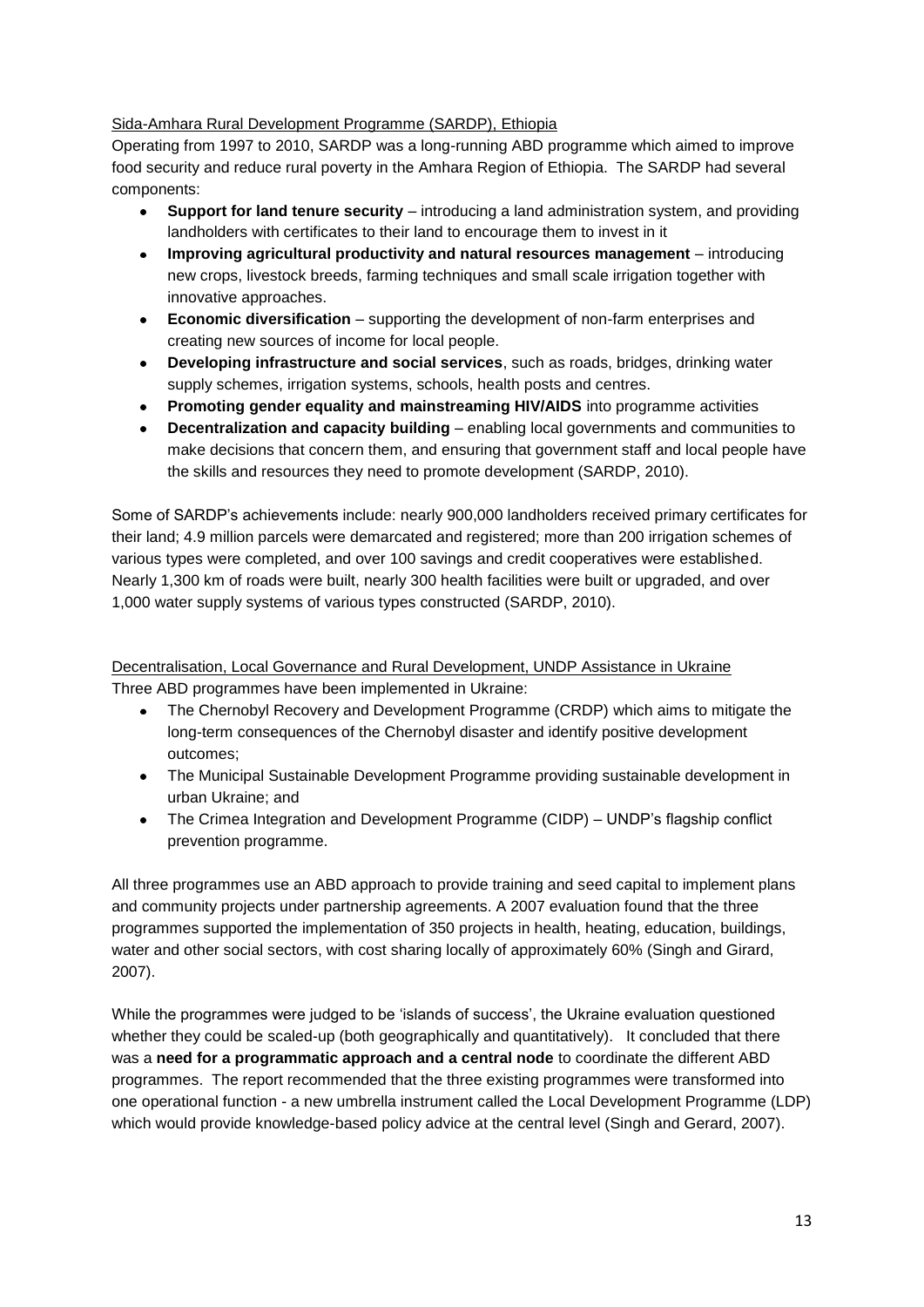In fact, a much more comprehensive intervention emerged in 2007 when the Community Based Approach to Local Development Project (CBA) was launched in Ukraine, funded by the European Commission and co-financed and implemented by the UNDP. Target districts (approximately eight in every region) and target communities (approximately five in target districts) are selected by the Regional and District state administrations and councils on the basis of specific criteria such as: social-economic condition, level of interest and support of project implementation, and participating communities" commitment to further co-financing of the initiatives.

# National Area-Based Development Programme (NABDP), Afghanistan

The NABDP aims to promote recovery and longer-term development in Afghanistan, while building the government"s capacity to lead and coordinate participatory approaches to development. Starting in 2002 as a joint initiative between the Ministry of Rural Rehabilitation and Development (MRRD) and UNDP, the programme is in its Third Phase (2009-2014), with the following thematic objectives:

- 1. **Local institutional building**, in particular the capacity building of District Development Assemblies (DDA), will help promote the partnership between the public and private sector.
- 2. **Develop rural development infrastructure** to promote the creation of rural incomes, employment and economic opportunities.
- 3. **Natural resource management**, to strengthen community-based productive natural resources management, which will contribute to enduring economic livelihoods.
- 4. **Rural energy development**, to harness existent rural energy, especially renewable rural energy, to contribute to development of energy sector in Afghanistan
- 5. **Rural economic development**, to create a conducive environment for rural enterprise initiatives accordingly with the comparative advantages of the locality and the market potential (UNDP Afghanistan, 2011)

As of May 2011, the NABDP has established District Development Assemblies (DDAs) in 382 districts, with District Development Plans (DDPs) compiled through community consultation processes in all the districts. 227 DDAs have received training on local governance, conflict resolution, gender equity, finance and procurement, and project implementation and management topics. Other achievements include the launching of 16 District Information Centers, which will collect and provide reliable data regarding development, social, and economic aspects of their respective districts once fully operational.

NABDP has also completed 1,891 productive rural infrastructure projects, covering diverse rural development sectors, such as irrigation, transport and education. A further 803 projects are on-going and 1,252 are in the survey and design process. Another key element of the NABDBP is the promotion of the sustainable use of resources, and there are 28 on-going micro-hydro power (MHP) and 22 biogas schemes currently underway.

Conflict prevention is also integral to the Afghanistan ABD, and the Disbandment of Illegal Armed Groups (DIAG) unit is working in 110 districts where armed groups have been disbanded in order to implement productive infrastructure projects. (UNDP Afghanistan, 2011)

## Batken Area -Based Development Programme, Kyrgyzstan

The Batken Area-Based Development Programme aims to improve livelihoods and enhance the environment for sustainable development through integrated area based programming and by empowering communities through community institutions, to articulate and address their needs and priorities. Batken oblast is situated in southern Kyrgyzstan and is one of the poorest, geographically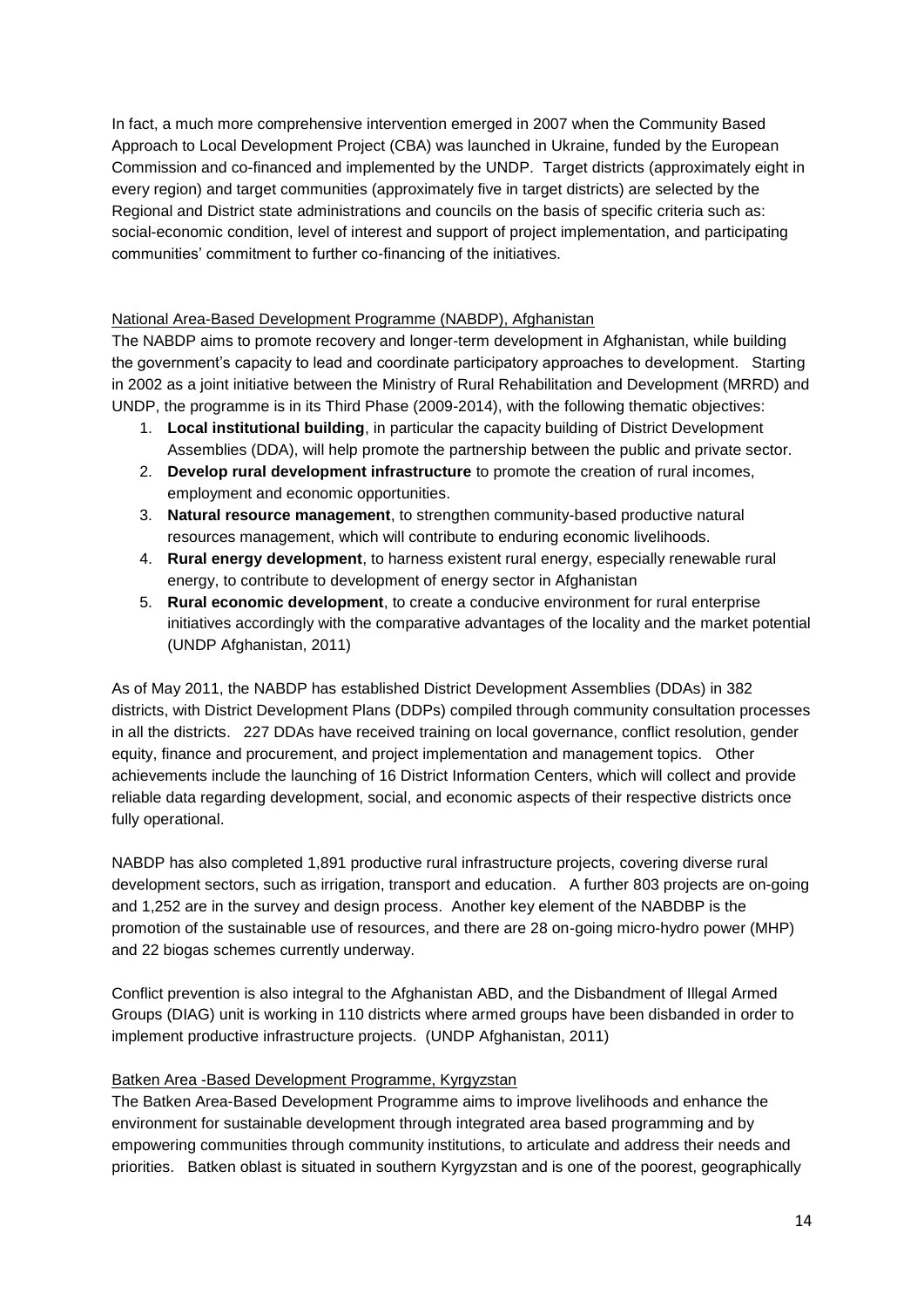isolated, and conflict-prone areas, with a multi-ethnic population that requires conflict-sensitive programming (UNDP Kyrgyzstan, 2008).

Programme impacts from the Batken ABD programme include:

- Reductions in poverty from 85% of the population living in poverty (in 2003 at the start of the programme) to 45% by 2007. Batken oblast is no longer the poorest region in Kyrgyzstan.
- More than 2,000 people from target villages became members of Self-Help Groups, which became institutionalized organizations with over KGS 2 million of internal savings used for internal lending, improvement of village infrastructure and charity within their association.
- Improvements in the social infrastructure of target villages, including roads, telephone access,  $\bullet$ electricity provision, irrigation and supply of potable water.
- $\bullet$ Better access to clean drinking water immediately improved public health situation in target villages, with a 36 percent decrease in the incidence of water-borne diseases such as intestinal diseases, hepatitis, and typhoid.
- Small grants support in combination with business capacity development helped to establish  $\bullet$ 122 new businesses.
- More than 16,000 villagers in the most remote and low-potential areas benefited from access to electricity, drinking and irrigation water and improved infrastructure (e.g., roads, bridges, telephones) (UNDG, 2011).

# **6. Sources**

Ahmedov, S., 2011, "Innovation in Local Development Planning in Uzbekistan". <http://developmentandtransition.net/Article.35+M51068b0c324.0.html>

Al-Kadhimi, S., 2010, "Local Area Development Programme (LADP)", Powerpoint Presentation, November 26th 2010.<http://css.escwa.org.lb/sdd/1352/Session3-4.pdf>

European Commission, 2011, "Conference on 'Facilitating an Area-Based Development (ABD) approach in rural regions in the Western Balkans,' Information Briefing, Belgrade, Thursday 5 May 2011. <http://www.eastagri.org/meetings/docs/meeting54/briefdocABDConf.pdf>

Foum, A., Laike, A., Andersson, T., and Olofsson, A., 2010, "Does rural development support pay off in Ethiopia? Sida 13 years down the line in Amhara region. Reflections after a field trip" [http://www.swedenabroad.com/SelectImageX/219265/etiopiens\\_framtid.pdf](http://www.swedenabroad.com/SelectImageX/219265/etiopiens_framtid.pdf)

GSDRC, 2007, "What are best practice and lessons learned in SWAps, particularly relating to the justice sector?' Helpdesk Research Report: SWAps and Justice, 13<sup>th</sup> April 2007. <http://www.gsdrc.org/docs/open/HD385.pdf>

Harfst, J., 2006, 'A Practitioner's Guide to Area-Based Development Programming'. UNDP Regional Bureau for Europe and the CIS.<http://europeandcis.undp.org/files/uploads/LG/ABD%20tooltik.doc>

Hoyle, A.L., 2011, "Practical Implementation Modalities of the Regional Strategy: Recent ILO experiences in Peacebuilding environments", Presentation at the Employment for Peace, Stability and Development A Regional Strategy for the Horn of Africa Stakeholders" and Development Partners" Conference. [http://www.ilo.org/public/english/region/afpro/addisababa/pdf/efp\\_crisisresponse.pdf](http://www.ilo.org/public/english/region/afpro/addisababa/pdf/efp_crisisresponse.pdf)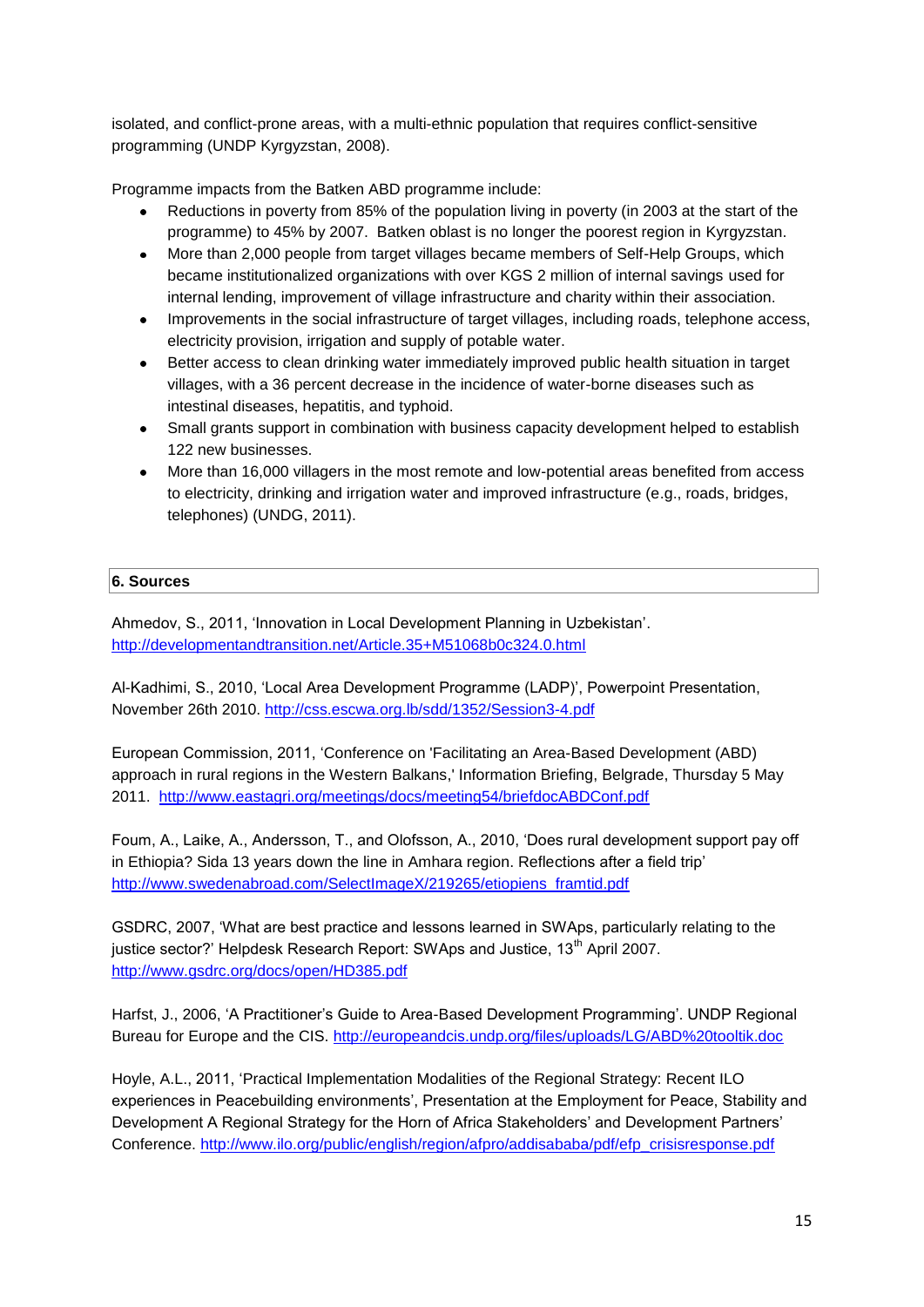ILO, 2010, 'Local Economic Recovery in Post-Conflict: Guidelines', ILO, Geneva. [http://www.ilo.org/wcmsp5/groups/public/@ed\\_emp/documents/instructionalmaterial/wcms\\_141270.p](http://www.ilo.org/wcmsp5/groups/public/@ed_emp/documents/instructionalmaterial/wcms_141270.pdf) [df](http://www.ilo.org/wcmsp5/groups/public/@ed_emp/documents/instructionalmaterial/wcms_141270.pdf)

Lazarte, A., Hofmeijer, H. and Zwanenburg. M., 1999. "Local Economic Development in Central America: The PRODERE Experience". International Labour Organization (ILO), Geneva [http://publish.yorku.ca/~ishd/LEDCD.SP/Links%20BQ/70\\_Local%20Economic%20Development%20i](http://publish.yorku.ca/~ishd/LEDCD.SP/Links%20BQ/70_Local%20Economic%20Development%20in%20Central%20America%20The%20PRODERE.pdf) [n%20Central%20America%20The%20PRODERE.pdf](http://publish.yorku.ca/~ishd/LEDCD.SP/Links%20BQ/70_Local%20Economic%20Development%20in%20Central%20America%20The%20PRODERE.pdf)

Lochhead, D. and Musoke, R.A., 2010, "Evaluation of the Building Sustainable Peace and Development Project in Karamoja", UNDP/Republic of Uganda.

Marczis, M., 2011, "The "Cserehat model": Area-based development and Roma inclusion", UNDP Development and Transition. <http://www.developmentandtransition.net/Article.35+M56cd23b2d17.0.html>

Pallen, D., Al Ammar, A., and Mustafah, S., 2010, "Independent External Joint Evaluation of "Local Area Development Programme"", UNDP Baghdad. <http://erc.undp.org/evaluationadmin/downloaddocument.html?docid=4086>

PWC, 2011, "United Nations Development Group Iraq Trust Fund: Lessons Learned Exercise", Final Report, 29 June 2011. <http://www.mdtf.undp.org/document/download/6851>

Romanik, C., 2011, "A New Definition of Local Development", UNDP Development in Transition. <http://developmentandtransition.net/Article.35+M56b903f6cad.0.html>

Rothmann, I., A. Canavan et al., 2011, "Moving towards a sector-wide approach (SWAp) for health in fragile states: Lessons learned on the state of readiness in Timor Leste, Sierra Leone and Democratic Republic of Congo". KIT Working Papers Series H5. Amsterdam: KIT. [http://www.kit.nl/net/KIT\\_Publicaties\\_output/ShowFile2.aspx?e=1749](http://www.kit.nl/net/KIT_Publicaties_output/ShowFile2.aspx?e=1749)

SARDP, 2010, "Building Ethiopia"s future: The Sida-Amhara Rural Development Programme". Sida-Amhara Rural Development Programme. Bahir Dar, Ethiopia. [http://www.orgut.se/files/Final%20SARDP%20Book\\_web.pdf](http://www.orgut.se/files/Final%20SARDP%20Book_web.pdf)

Sida, 2011, "Support to Iraq for Job Creation and Local Development through the UNDP Local Area Development Programme, LADP, Final Narrative Report", Ministry of Planning and Development Cooperation / LADP / SIDA / UNDP-Iraq. (Paper attached: Support to Iraq for Job Creation and Local Development though the UNDP LADP Programme SIDA Final Report)

Singh, R. and Girard, J., 2007, "An Outcome-based Evaluation of UNDP Assistance to Local Development in Ukraine', <http://erc.undp.org/evaluationadmin/manageevaluation/viewevaluationdetail.html?evalid=2361>

UNDG, 2011, "Area Based Development in Batken Province", MDG Good Practices Databank, United Nations Development Group,<http://mdgnet.undg.org/?q=node/43>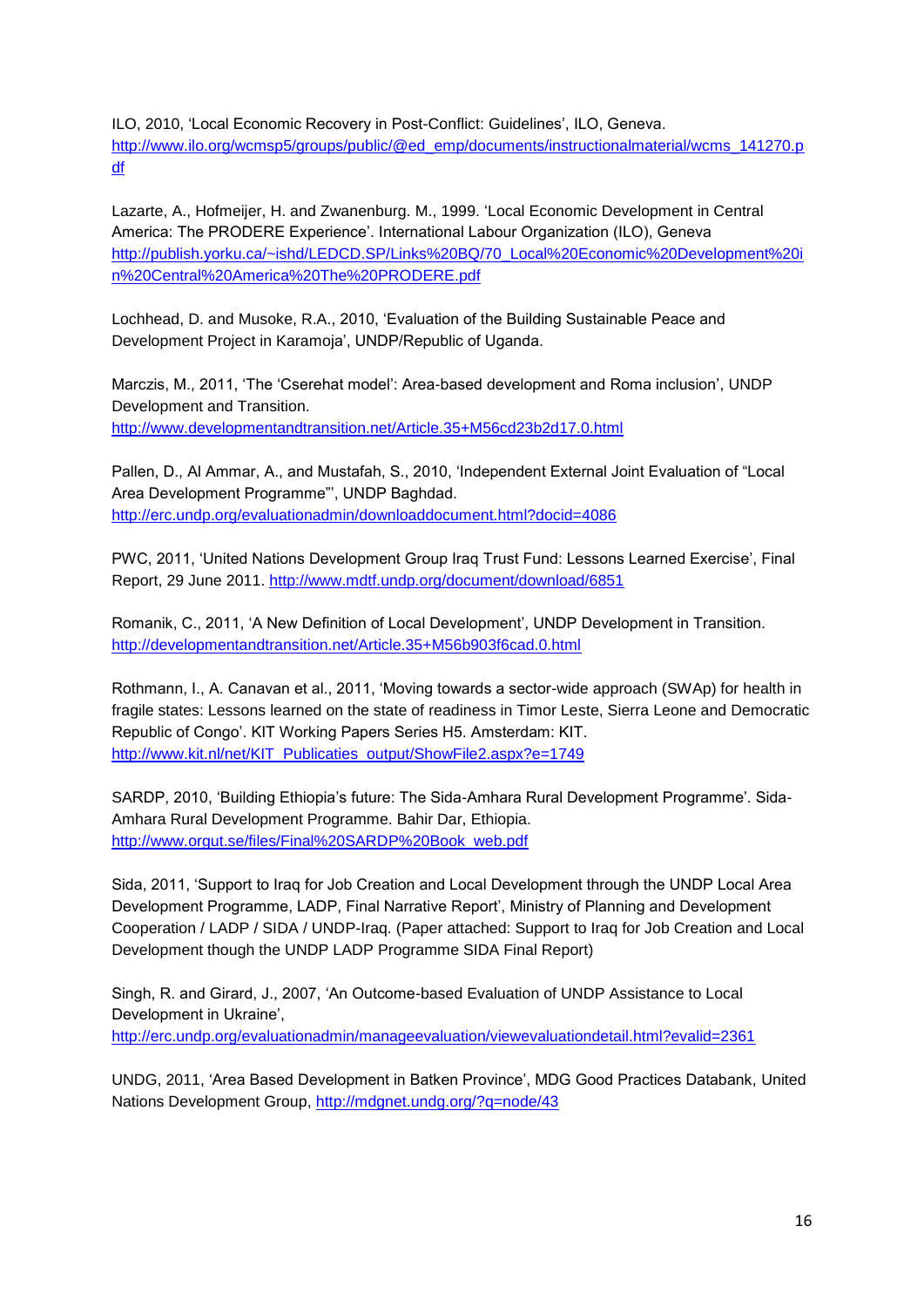UNDG Iraq Trust Fund, 2009, "Iraqi Trust Fund, Annual Programme Narrative Progress Report, Reporting Period: 1 January – 31 December 2009", UNDG Iraq Trust Fund, Baghdad. [http://www.unesco.org/fileadmin/MULTIMEDIA/FIELD/Iraq/pdf/Reports/Annual/Annual\\_Report\\_C10-](http://www.unesco.org/fileadmin/MULTIMEDIA/FIELD/Iraq/pdf/Reports/Annual/Annual_Report_C10-08_Samara_2009.pdf) [08\\_Samara\\_2009.pdf](http://www.unesco.org/fileadmin/MULTIMEDIA/FIELD/Iraq/pdf/Reports/Annual/Annual_Report_C10-08_Samara_2009.pdf)

UNDP, 1999, "Governance Foundations for Post-conflict Situations: UNDP"s Experience". Bureau for Development Policy, UNDP, New York

<http://mirror.undp.org/magnet/Docs/crisis/AcknowledgementsandExecSummary.doc.html>

UNDP, 2003, "UNDP and Area-Based Development Programmes: An Overview", Bureau for Crises Prevention and Recovery, New York.

UNDP, 2007, "Supporting Capacities for Integrated Local Development", Practice Note, BCPR, New York.

UNDP, 2008, "Post-Conflict Economic Recovery: Enabling Local Ingenuity", UNDP Bureau for Crisis Prevention and Recovery, New York. [http://www.undp.org/cpr/content/economic\\_recovery/PCER\\_rev.pdf](http://www.undp.org/cpr/content/economic_recovery/PCER_rev.pdf)

UNDP, 2009, "Community Security and Social Cohesion: Towards a UNDP Approach," UNDP, New York

[http://www.securitytransformation.org/images/documentos/687\\_UNDP\\_BCPR\\_CSSC\\_Concept\\_Pape](http://www.securitytransformation.org/images/documentos/687_UNDP_BCPR_CSSC_Concept_Paper_Final.pdf) [r\\_Final.pdf](http://www.securitytransformation.org/images/documentos/687_UNDP_BCPR_CSSC_Concept_Paper_Final.pdf) 

UNDP Afghanistan, 2011, "National Area-Based Development Programme (NABDP) Factsheet", May 2011,<http://www.undp.org.af/Projects/Report2011/nabdp/Project-NABDP-May2011-factsheet.pdf>

UNDP Afghanistan, 2010, "National Area-Based Development Programme (NABDP) Annual Progress Report-2010", [http://www.mrrd-nabdp.org/Data/1-%20NABDP%20Annual%20Report\\_03,03,2011.pdf](http://www.mrrd-nabdp.org/Data/1-%20NABDP%20Annual%20Report_03,03,2011.pdf)

UNDP Kyrgyzstan, 2008, "Batken Area-Based Development Programme Project Document". [http://www.undp.kg/en/resources/project-database/article/1-projects/827-batken-area-based](http://www.undp.kg/en/resources/project-database/article/1-projects/827-batken-area-based-development-programme)[development-programme](http://www.undp.kg/en/resources/project-database/article/1-projects/827-batken-area-based-development-programme)

UNDP/RBEC, 2003, "Area-Based Development Practitioners Workshop", Crimea, Ukraine, 29-31 October 2003.

[http://europeandcis.undp.org/index.cfm?menu=p\\_search\p\\_result\p\\_documents&DocumentID=4002](http://europeandcis.undp.org/index.cfm?menu=p_search/p_result/p_documents&DocumentID=4002)

UNDP Somalia Evaluation Office (2010) "Somalia: Assessment of Development Results: Evaluation of UNDP Contribution", UNDP Somalia. <http://www.oecd.org/dataoecd/37/14/47861786.pdf>

UNDP Somalia (2010) "Area-Based Early Recovery for Affected Communities in South-Central Somalia", Project Facts Somalia.

[http://www.undp.org/cpr/documents/disaster/arab\\_states/Somalia\\_Early%20Recovery%20for%20Affe](http://www.undp.org/cpr/documents/disaster/arab_states/Somalia_Early%20Recovery%20for%20Affected%20Communities%20in%20South-Central%20Somalia.pdf) [cted%20Communities%20in%20South-Central%20Somalia.pdf](http://www.undp.org/cpr/documents/disaster/arab_states/Somalia_Early%20Recovery%20for%20Affected%20Communities%20in%20South-Central%20Somalia.pdf)

UNDP Ukraine, "Local Development", [http://www.undp.org.ua/en/local-development-and-human](http://www.undp.org.ua/en/local-development-and-human-security)[security](http://www.undp.org.ua/en/local-development-and-human-security)